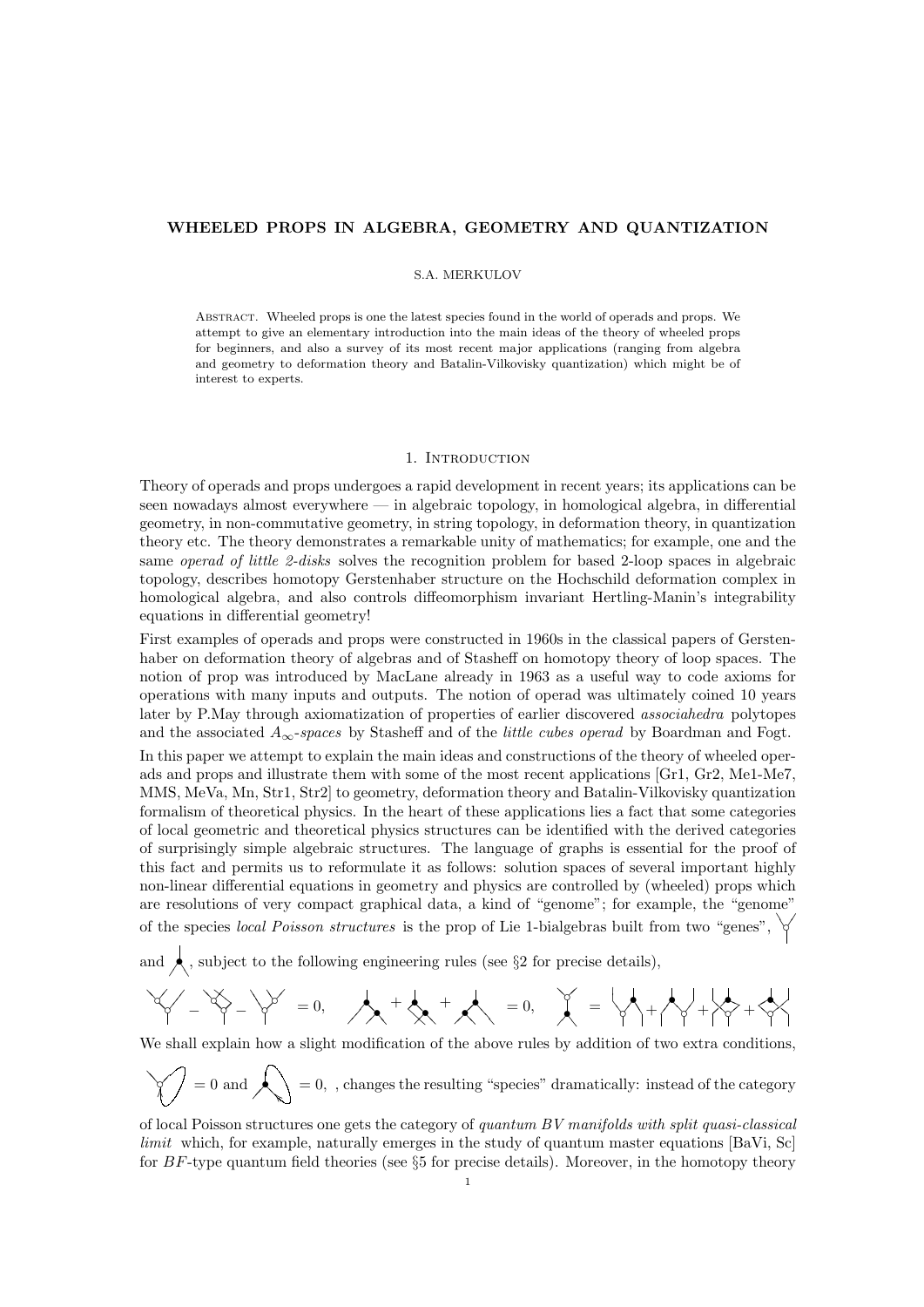sense, this category is as perfect as, for example, the nowadays famous category of  $\mathcal{L}ie_{\infty}$ -algebras: quasi-isomorphisms of quantum BV manifolds turn out to be equivalence relations.

It is yet to see how non-trivial topology can be incorporated into the current pro(p)file of local differential geometry, but it is worth stressing already now that this approach to geometry and physics turns space-time — "the background of everything" — into an ordinary observable, a certain function (representation) on a prop and hence unveils a possibility for a new architecture:



In fact, some elements of this architecture have been envisaged long ago by Roger Penrose [Pe] in his "abstract index calculus".

The paper is organized as follows. In section 2 we give a short but self-contained introduction into the theory of (wheeled) operads and props. Sections 3 and 4 aim to give an account of most recent applications of that theory to geometry and, respectively, deformation theory. In Section 5 we explain some ideas of Koszul duality theory and its relation to the homotopy transfer formulae and Batalin-Vilkovisky formalism.

A few words about notations. The symbol  $\mathbb{S}_n$  stands for the permutation group, i.e. for the group of all bijections,  $[n] \rightarrow [n]$ , where  $[n]$  denotes (here and everywhere) the set  $\{1, 2, \ldots, n\}$ . Given a partition,  $[n] = I_1 \sqcup \ldots \sqcup I_k$ , the symbol  $\sigma(I_1, \ldots, I_k)$  denotes the sign of the permutation  $[n] \to \{I_1,\ldots,I_k\}$ . If  $V = \bigoplus_{i\in\mathbb{Z}} V^i$  is a graded vector space, then  $V[k]$  is a graded vector space with  $V[k]^i := V^{i+k}$ . We work throughout over a field K of characteristic 0.

## 2. An introduction to operads, dioperads, properads and props

2.1. Directed graphs. Let m and n be arbitrary non-negative integers. A directed  $(m, n)$ -graph is a triple  $(G, f_{in}, f_{out})$ , where G is a finite 1-dimensional CW complex whose every 1-dimensional cell ("edge") is oriented ("directed"), and

$$
f_{in} : [m] \rightarrow \left\{\begin{array}{c} \text{the set of all 0-cells, } v, \text{ of } G \\ \text{which have precisely one} \\ \text{adjacent edge directed from } v \end{array}\right\}, \quad f_{out} : [n] \rightarrow \left\{\begin{array}{c} \text{the set of all 0-cells, } v, \text{ of } G \\ \text{which have precisely one} \\ \text{adjacent edge directed towards } v \end{array}\right\}
$$

are injective maps of finite sets (called *labelling maps* or simply *labellings*) such that Im  $f_{in}$  ∩ Im  $f_{out} = \emptyset$ . The set,  $\mathfrak{G}^{\circlearrowright}(m, n)$ , of all possible directed  $(m, n)$ -graphs carries an action,  $(G, f_{in}, f_{out}) \rightarrow (G, f_{in} \circ \sigma^{-1}, f_{out} \circ \tau)$ , of the group  $\mathbb{S}_m \times \mathbb{S}_n$  (more precisely, the right action of  $\mathbb{S}_{m}^{op} \times \mathbb{S}_{n}$  but we declare this detail implicit from now). We often abbreviate a triple  $(G, f_{in}, f_{out})$ to G. For any  $G \in \mathfrak{G}^{\circlearrowright}(m, n)$  the set,

$$
V(G) := \{ \text{all 0-cells of } G \} \setminus \{ \text{Im } f_{in} \cup \text{Im } f_{out} \},
$$

of all unlabelled 0-cells is called the set of vertices of G. The edges attached to labelled 0-cells, i.e. the ones lying in  $\text{Im } f_{in}$  or in  $\text{Im } f_{out}$  are called *incoming* or, respectively, *outgoing legs* of the graph G. The set

$$
E(G) := \{ \text{all 1-cells of } G \} \setminus \{ \text{legs} \},
$$

is called the set of (internal) edges of G. Legs and edges of G incident to a vertex  $v \in V(G)$  are often called *half-edges* of v; the set of half-edges of v splits naturally into two disjoint sets,  $In<sub>v</sub>$  and  $Out_v$ , consisting of incoming and, respectively, outgoing half-edges. In all our pictures the vertices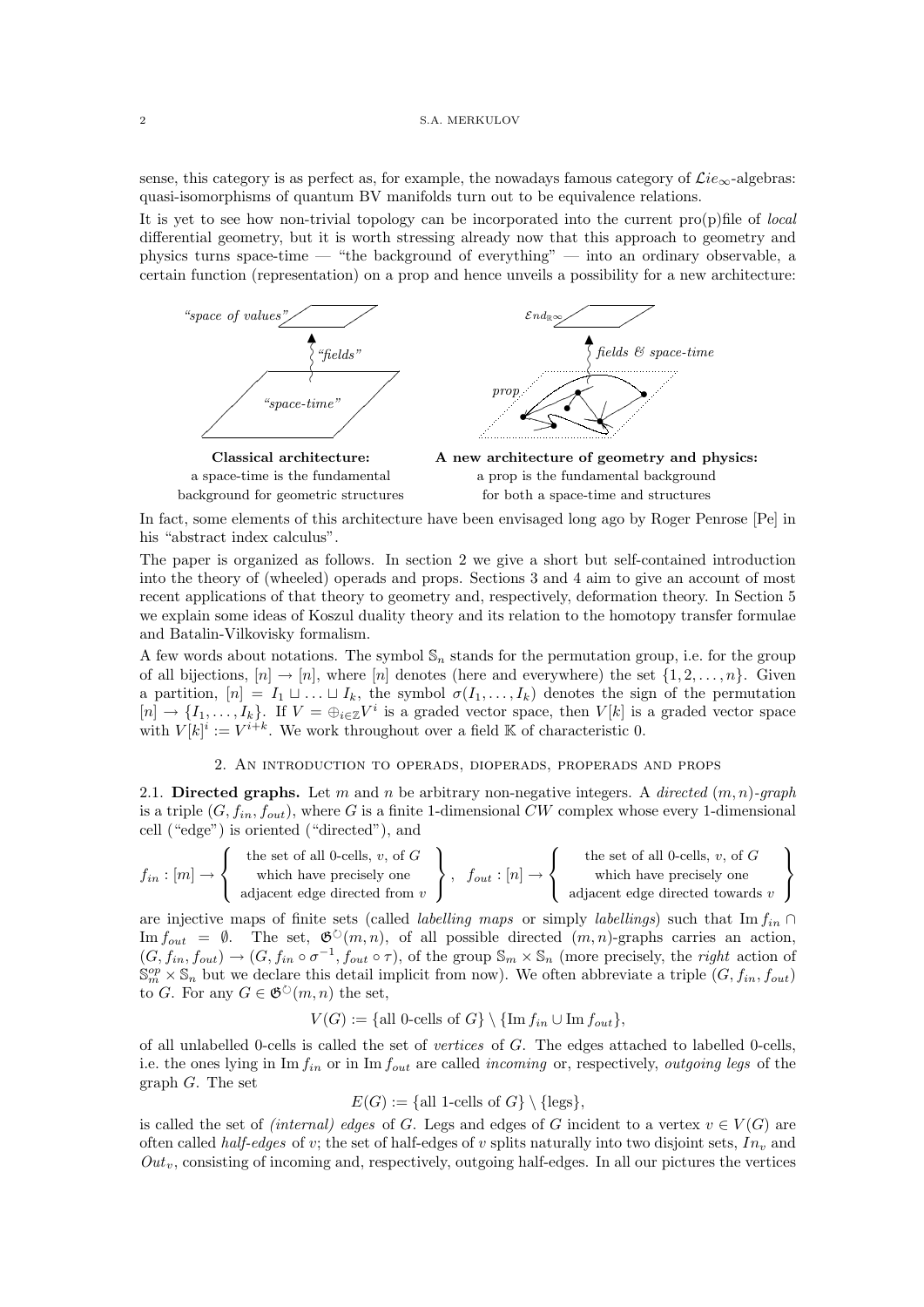of a graph will be denoted by bullets, the edges by intervals (or sometimes curves) connecting the vertices, and legs by intervals attached from one side to vertices. A choice of orientation on an edge or a leg will be visualized by as a choice of a particular direction (arrow) on the associated interval/curve; unless otherwise explicitly shown the direction of each edge in all our pictures is 1 2

assumed to go from bottom to the top. For example, the graph

 $\prec$  $\ltimes$  $\bigwedge$  $\left\langle \right\rangle \in \mathfrak{G}^{\circlearrowright}(2,2)$  has four

21

vertices, four legs and five edges; the orientation of all legs and of four internal edges is not shown explicitly and hence, by default, flows upwards. Sometimes we skip showing explicitly labellings of legs (as in Table 1, for example). We set  $\mathfrak{G}^{\circlearrowright} := \sqcup_{m,n\geq 0} \mathfrak{G}^{\circlearrowright}(m,n)$ . Note that elements of  $\mathfrak{G}^{\circlearrowright}$ 

are not necessarily connected, e.g. 
$$
\left(\bigtimes_{3}^{1}\right)^{2}_{2} \downarrow \left(\bigotimes_{4}^{2}(2,4)\right)
$$
.

2.2. Decorated directed graphs. Let E be an S-bimodule, that is, a family,  $\{E(p,q)\}_{p,q>0}$ , of vector spaces on which the group  $\mathbb{S}_p$  acts on the left and the group  $\mathbb{S}_q$  acts on the right, and both actions commute with each other. We shall use elements of  $E$  to decorate vertices of an arbitrary graph  $G \in \mathfrak{G}^{\circlearrowright}$  as follows. First, for each vertex  $v \in V(G)$  we construct a vector space

$$
E(Out_v, In_v) := \langle Out_v \rangle \otimes_{\mathbb{S}_p} E(p,q) \otimes_{\mathbb{S}_q} \langle In_v \rangle,
$$

where  $\langle Out_v \rangle$  (resp.,  $\langle In_v \rangle$ ) is the vector space spanned by all bijections  $[\#Out_v] \rightarrow Out_v$  (resp.,  $In_v \to [\#In_v]$ . It is (non-canonically) isomorphic to  $E(p, q)$  as a vector space and carries natural actions of the automorphism groups of the sets  $Out_v$  and  $In_v$ . These actions make the following unordered tensor product over the set  $V(G)$  (of cardinality, say, k),

$$
\bigotimes_{v\in V(G)} E(Out_v, In_v) := \left(\bigoplus_{i:[k]\to V(G)} E(Out_{i(1)}, In_{i(1)}) \otimes \ldots \otimes E(Out_{i(k)}, In_{i(k)})\right)_{\mathbb{S}_k},
$$

into a representation space of the automorphism group,  $Aut(G)$ , of the graph G which, by definition, is the subgroup of the symmetry group of the 1-dimensional CW-complex underlying the graph G which fixes its legs. Hence with an arbitrary graph  $G \in \mathfrak{G}^{\circlearrowright}$  and an arbitrary S-bimodule  $E$  one can associate a vector space,

$$
G\langle E\rangle:=\big(\otimes_{v\in V(G)}E(Out_v,In_v)\big)_{Aut G},
$$

whose elements are called *decorated (by E)* graphs. For example, the automorphism group of the

graph  $G = \bigotimes_1$ is  $\mathbb{Z}_2$  so that  $G\langle E\rangle = E(1, 2) \otimes_{\mathbb{Z}_2} E(2, 2)$ . It is useful to think of an element in

 $G\langle E\rangle$  as of the graph G whose vertices are literarily decorated by some elements  $a \in E(1, 2)$  and  $b \in E(2, 1)$  and subject to the following relations,

$$
\begin{aligned}\n\sum_{1}^{a} &= \sum_{1}^{a} \sigma^{1} \\
\sum_{2}^{b} &= \sum_{1}^{a} \sigma \in \mathbb{Z}_{2}, \quad \lambda \left( \sum_{1}^{a} \right) = \sum_{1}^{a} \lambda a \\
\sum_{2}^{b} &= \sum_{1}^{a} \lambda b \quad \forall \lambda \in \mathbb{K}, \\
\sum_{1}^{a} &= \sum_{2}^{a} \lambda b + \sum_{1}^{a} \lambda b \quad \text{and similarly for } b.\n\end{aligned}
$$

It also follows from the definition that  $\begin{matrix} a & b \\ b & b \\ 1 & 2 \end{matrix}$ =  $\bigwedge_{2}^{a} \begin{matrix} a \ b(12) \end{matrix}$ ,  $(12) \in \mathbb{Z}_2$ .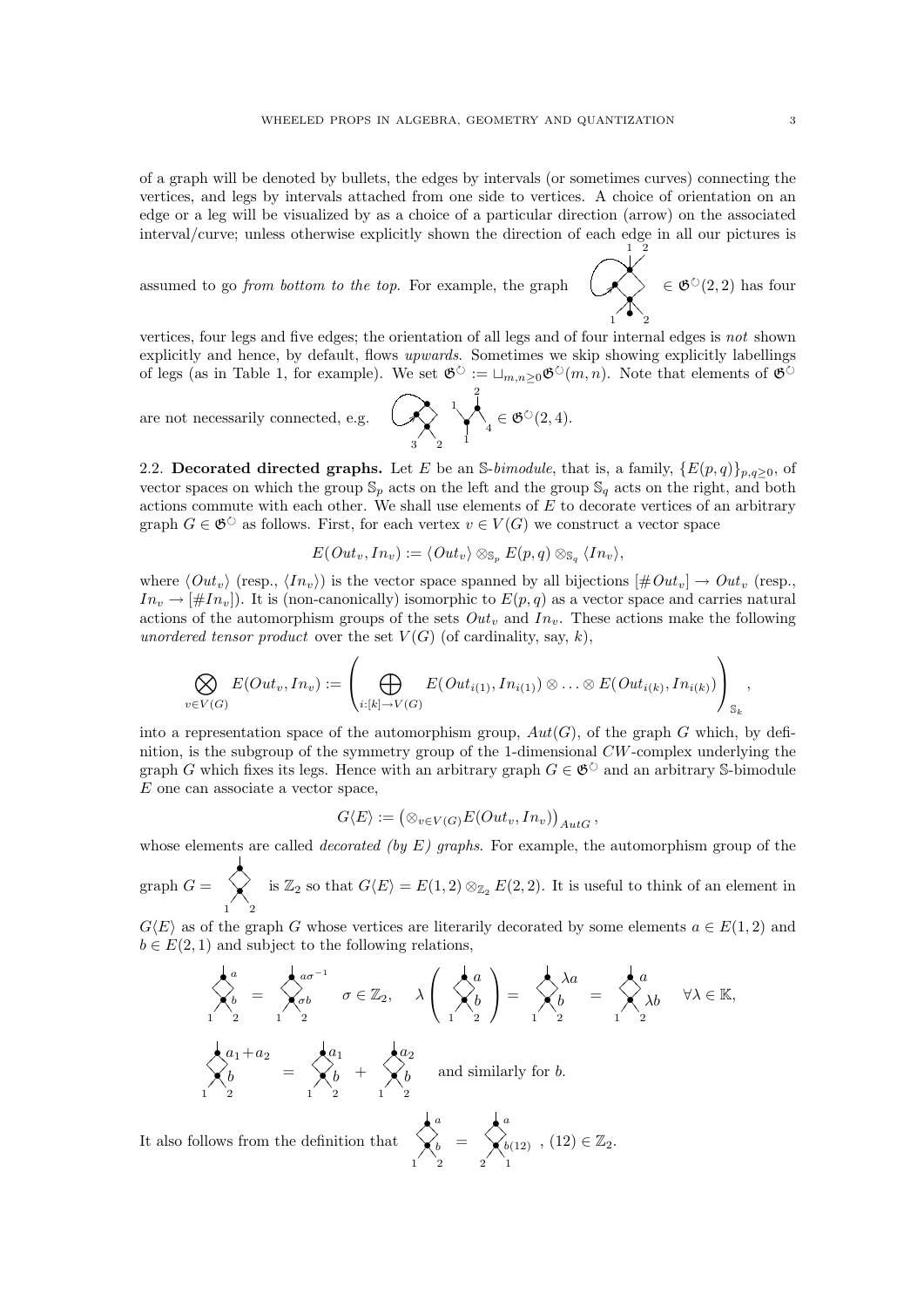2.2.1. Remark. If  $E = \{E(p, q)\}\$ is a differential graded (dg, for short) S-bimodule, i.e. if each vector space  $E(p, q)$  is a complex equipped with an  $\mathbb{S}_p \times \mathbb{S}_q$ -equivariant differential  $\delta$ , then, for any graph  $G \in \mathfrak{G}^{\circ}(m,n)$ , the associated graded vector space  $G\langle E \rangle$  comes equipped with an induced  $\mathbb{S}_m \times \mathbb{S}_n$ -equivariant differential  $\delta_G$  so that the collection,  $\{\bigoplus_{G \in \mathfrak{G} \circ (m,n)} G\langle E \rangle\}_{m,n \geq 0}$ , is again a dg S-bimodule. We sometimes abbreviate  $\delta_G$  to  $\delta$ .

2.2.2. Remark. The one vertex graph  $\mathfrak{C}_{m,n}$  :=  $\overline{\mathcal{K}}$  $\overline{n}$  input legs m output legs n input legs  $\in \mathfrak{G}^{\circlearrowright}(m,n)$  is often called the

 $(m, n)$ -corolla. It is clear that for any S-bimodule E one has  $G\langle E \rangle = E(m, n)$ .

2.3. Wheeled props. A wheeled prop is an S-bimodule  $P = \{P(m,n)\}\$ together with a family of linear  $\mathbb{S}_m \times \mathbb{S}_n$ -equivariant maps,

$$
\{\mu_G: G\langle \mathcal{P}\rangle \to \mathcal{P}(m,n)\}_{G\in \mathfrak{G} \circ (m,n)}, \quad m,n \ge 0,
$$

parameterized by elements  $G \in \mathfrak{G}^{\circlearrowright}$ , which satisfy a "three-dimensional" associativity condition,

$$
\mu_G = \mu_{G/H} \circ \mu'_H,
$$

for any subgraph  $H \subset G$ . Here  $G/H$  is the graph obtained from G by shrinking the whole subgraph H into a single internal vertex, and  $\mu'_H: G\langle E \rangle \to (G/H)\langle E \rangle$  stands for the map which equals  $\mu_H$ on the decorated vertices lying in  $H$  and which is identity on all other vertices of  $G$ .

If the S-bimodule P underlying a wheeled prop has a differential  $\delta$  satisfying, for any  $G \in \mathfrak{G}^{\circlearrowright}$ , the condition  $\delta \circ \mu_G = \mu_G \circ \delta_G$ , then the wheeled prop  $\mathcal P$  is called *differential*.

By Remark 2.2.2, the values of the maps  $\mu_G$  can be identified with decorated corollas, and hence the maps themselves can be visually understood as *contraction* maps,  $\mu_{G \in \mathfrak{G}(\mathcal{C})}(m,n): G\langle \mathcal{P} \rangle \to \mathfrak{C}_{m,n}\langle \mathcal{P} \rangle$ , contracting all the edges and vertices of G into a single vertex.

2.3.1. Remark. Strictly speaking, the notion introduced in § 2.3 should be called a wheeled prop without unit. A wheeled prop with unit can be defined as in §2.1.1 provided one enlarges  $\mathfrak{G}^{\circlearrowright}$  by adding a family of graphs,  $\{\uparrow \uparrow \cdots \uparrow \circlearrowright \circlearrowright \cdots \circlearrowright$ , without vertices [MMS].

2.4. Props, properads, operads, etc. as  $\mathfrak{G}$ -algebras. Let  $\mathfrak{G} = \sqcup_{m,n} \mathfrak{G}(m,n)$  be a subset of the set  $\mathfrak{G}^{\circ}$ , say, one of the subsets defined in Table 1 below. A subgraph H of a graph  $G \in \mathfrak{G}$ is called *admissible* if  $H \in \mathfrak{G}$  and  $G/H \in \mathfrak{G}$ , i.e. a contraction of a graph from  $\mathfrak{G}$  by a subgraph belonging to  $\mathfrak G$  gives a graph which again belongs to  $\mathfrak G$ .

A  $\mathfrak{G}-algebra$  is, by definition (cf. § 2.3), an S-bimodule  $\mathcal{P} = {\mathcal{P}(m,n)}$  together with a family of linear  $\mathbb{S}_m \times \mathbb{S}_n$ -equivariant maps,  $\{\mu_G : G \langle \mathcal{P} \rangle \to \mathcal{P}(m,n)\}_{G \in \mathfrak{G} \cup (m,n)}$ , parameterized by elements  $G \in \mathfrak{G}$ , which satisfy condition (1) for any admissible subgraph  $H \subset G$ . Applying this idea to the subfamilies  $\mathfrak{G} \subset \mathfrak{G}^{\circlearrowright}$  from Table 1 gives us, in the chronological order, the notions of prop, operad, *dioperad, properad,*  $\frac{1}{2}$ -prop and their *wheeled* versions which have been introduced, respectively, in the papers [Mc, May, Ga, Va1, Ko1, Me5, MMS].

We leave it to the reader as an exercise to check that  $\mathfrak{G}^{\vert}$ -algebra structures on an S-bimodule E with only  $E(1, 1)$  non-zero are precisely associative algebra structures on  $E(1, 1)$ . This fact implies that, for any  $\mathfrak{G}\text{-algebra }E = \{E(m,n)\}_{m,n\geq 0}$ , the space  $E(1,1)$  is an associative algebra.

2.5. Basic examples of  $\mathfrak{G}\text{-algebras.}$  (i) For any  $\mathfrak{G}$  and any finite-dimensional vector space V the S-bimodule  $\mathcal{E}nd_V = \{\text{Hom}(V^{\otimes n}, V^{\otimes m})\}$  is naturally a  $\mathfrak{G}$ -algebra with contraction maps  $\mu_{G \in \mathfrak{G}}$ being ordinary compositions and, possibly, traces of linear maps; it is called the *endomorphism*  $\mathfrak{G}-algebra$  of V. In the cases  $\mathfrak{G} \neq \mathfrak{G}^{\circ}$ ,  $\mathfrak{G}_{c}^{\circ}$  the assumption on finite-dimensionality of V can be dropped (as the defining operations  $\mu$ <sup> $\alpha$ </sup> do not employ traces).

(*ii*) With any S-bimodule,  $E = \{E(m, n)\}\$ , there is associated another S-bimodule,  $\mathcal{F}^{\mathfrak{G}}\langle E \rangle =$  $\{\mathcal{F}^{\mathfrak{G}}(E)(m,n)\}\$  with  $\mathcal{F}^{\mathfrak{G}}(E)(m,n) := \bigoplus_{G \in \mathfrak{G}(m,n)} G\langle E \rangle$ , which has a natural  $\mathfrak{G}\text{-algebra structure}$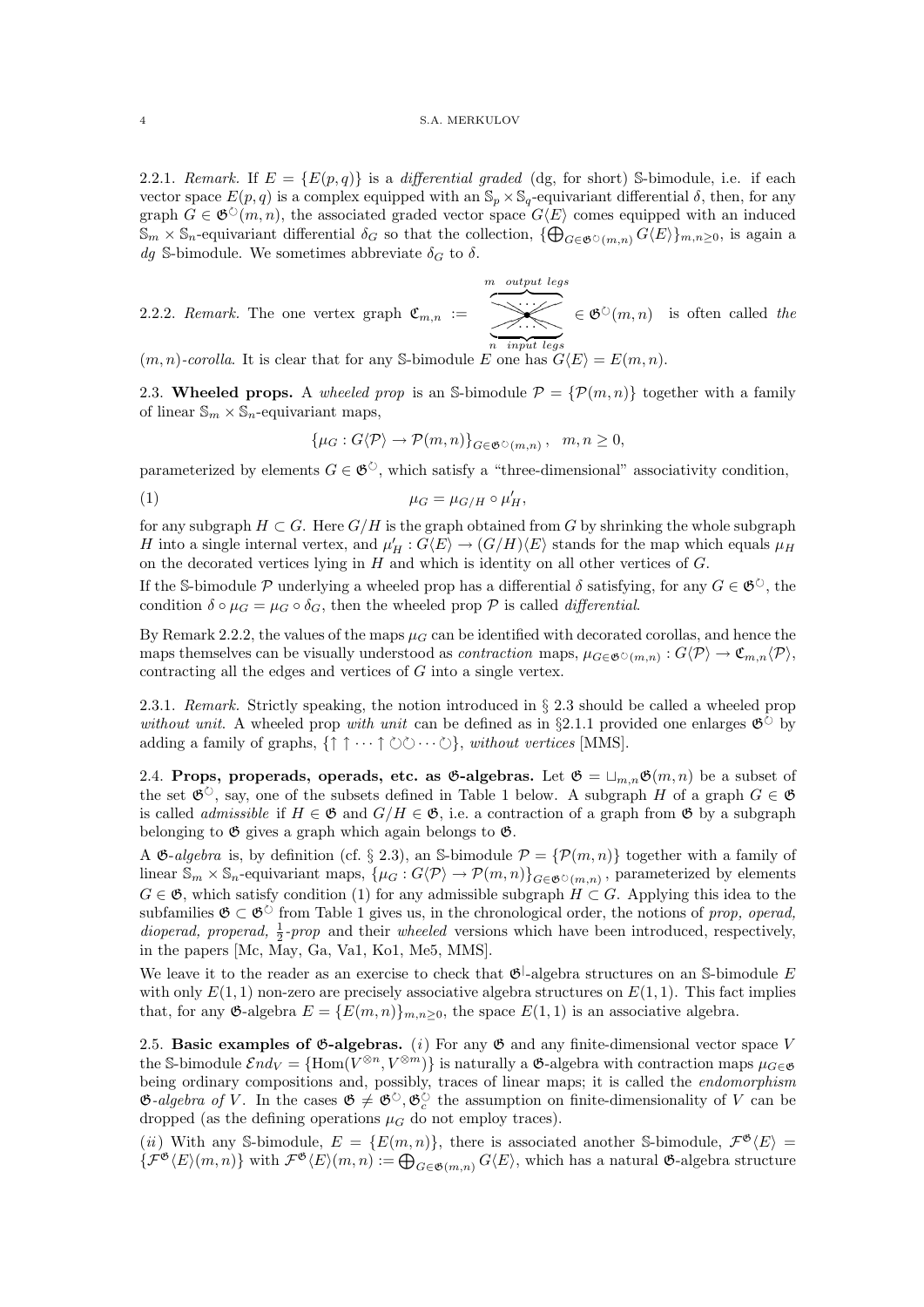with the contraction maps  $\mu_G$  being tautological. The  $\mathfrak{G}$ -algebra  $\mathcal{F}^{\mathfrak{G}}\langle E\rangle$  is called the free  $\mathfrak{G}$ algebra generated by the S-bimodule E. We often abbreviate notations by replacing  $\mathcal{F}^{\mathfrak{G}^{\circ}}$  by  $\mathcal{F}^{\circ}$ ,  $\mathcal{F}^{\mathfrak{G}^{\lambda}}$  by  $\mathcal{F}^{\lambda}$ , etc.

(iii) Definitions of  $\mathfrak{G}\text{-}subalgebras, \mathcal{Q}\subset\mathcal{P}$ , of  $\mathfrak{G}\text{-}algebras,$  of their ideals,  $\mathcal{I}\subset\mathcal{P}$ , and the associated quotient  $\mathfrak{G}\text{-algebras}, \mathcal{P}/\mathcal{I},$  are straightforward. We omit the details.

| $\mathfrak{G}$                            | Definition                                                                                                                                                                                                 | <b>G-algebra</b>       | <b>Typical examples</b> |
|-------------------------------------------|------------------------------------------------------------------------------------------------------------------------------------------------------------------------------------------------------------|------------------------|-------------------------|
| $\mathfrak{G}^\circlearrowright$          | All possible directed graphs                                                                                                                                                                               | Wheeled<br>prop        |                         |
| $\mathfrak{G}^{\circlearrowright}_c$      | A subset $\mathfrak{G}_c^{\circlearrowright} \subset \mathfrak{G}^{\circlearrowright}$ consisting<br>of all <i>connected</i> graphs                                                                        | Wheeled<br>properad    |                         |
| $\mathfrak{G}^{\circlearrowright}_{oper}$ | A subset $\mathfrak{G}^{\circlearrowright}_{oper} \subset \mathfrak{G}^{\circlearrowright}_c$ consisting of graphs<br>whose vertices have at most one output leg                                           | Wheeled<br>operad      |                         |
| $\mathfrak{G}^{\uparrow}$                 | A subset $\mathfrak{G}^{\uparrow} \subset \mathfrak{G}^{\circlearrowright}$ consisting<br>of graphs with no wheels, i.e.<br>with no directed closed paths of edges                                         | Prop                   |                         |
| $\mathfrak{G}_c^{\uparrow}$               | A subset $\mathfrak{G}_c^{\uparrow}\subset \mathfrak{G}^{\uparrow}$ consisting<br>of all <i>connected</i> graphs                                                                                           | Properad               |                         |
| $\mathfrak{G}^{\uparrow}_{c, 0}$          | A subset $\mathfrak{G}_{c,0}^{\uparrow} \subset \mathfrak{G}_{c}^{\uparrow}$ consisting<br>of graphs of genus zero                                                                                         | Dioperad               |                         |
| $\mathfrak{G}^{\frac{1}{2}}$              | A subset $\mathfrak{G}^{\frac{1}{2}} \subset \mathfrak{G}^{\uparrow}_{c,0}$ consisting of<br>all $(m, n)$ -graphs with the number<br>of directed paths from input legs<br>to the output legs equal to $mn$ | $\frac{1}{2}$ -Prop    |                         |
| $\mathfrak{G}^\lambda$                    | A subset $\mathfrak{G}^{\wedge} \subset \mathfrak{G}^{\uparrow}_{c,0}$ consisting of graphs<br>whose vertices have precisely one output leg                                                                | Operad                 |                         |
| $\mathfrak{G}^{\mid}$                     | A subset $\mathfrak{G}^{\dagger} \subset \mathfrak{G}^{\lambda}$<br>consisting of graphs whose<br>vertices have precisely<br>one input leg                                                                 | Associative<br>algebra |                         |

Table 1: A list of  $\mathfrak{G}\text{-algebras}$ 

2.6. Morphisms and resolutions of  $\mathfrak{G}$ -algebras. A morphisms of  $\mathfrak{G}$ -algebras,  $\rho : \mathcal{P}_1 \to \mathcal{P}_2$ , is a morphism of the underlying S-bimodules such that, for any graph G, one has  $\rho \circ \mu_G = \mu_G \circ (\rho^{\otimes G})$ , where  $\rho^{\otimes G}$  is a map,  $G\langle \mathcal{P}_1\rangle \to G\langle \mathcal{P}_2\rangle$ , which changes decorations of each vertex in G in accordance with  $\rho$ . A morphism of  $\mathfrak{G}$ -algebras,  $\mathcal{P} \to \mathcal{E}nd\langle V\rangle$ , is called a *representation* of the  $\mathfrak{G}$ -algebra  $\mathcal P$  in a graded vector space  $V$ .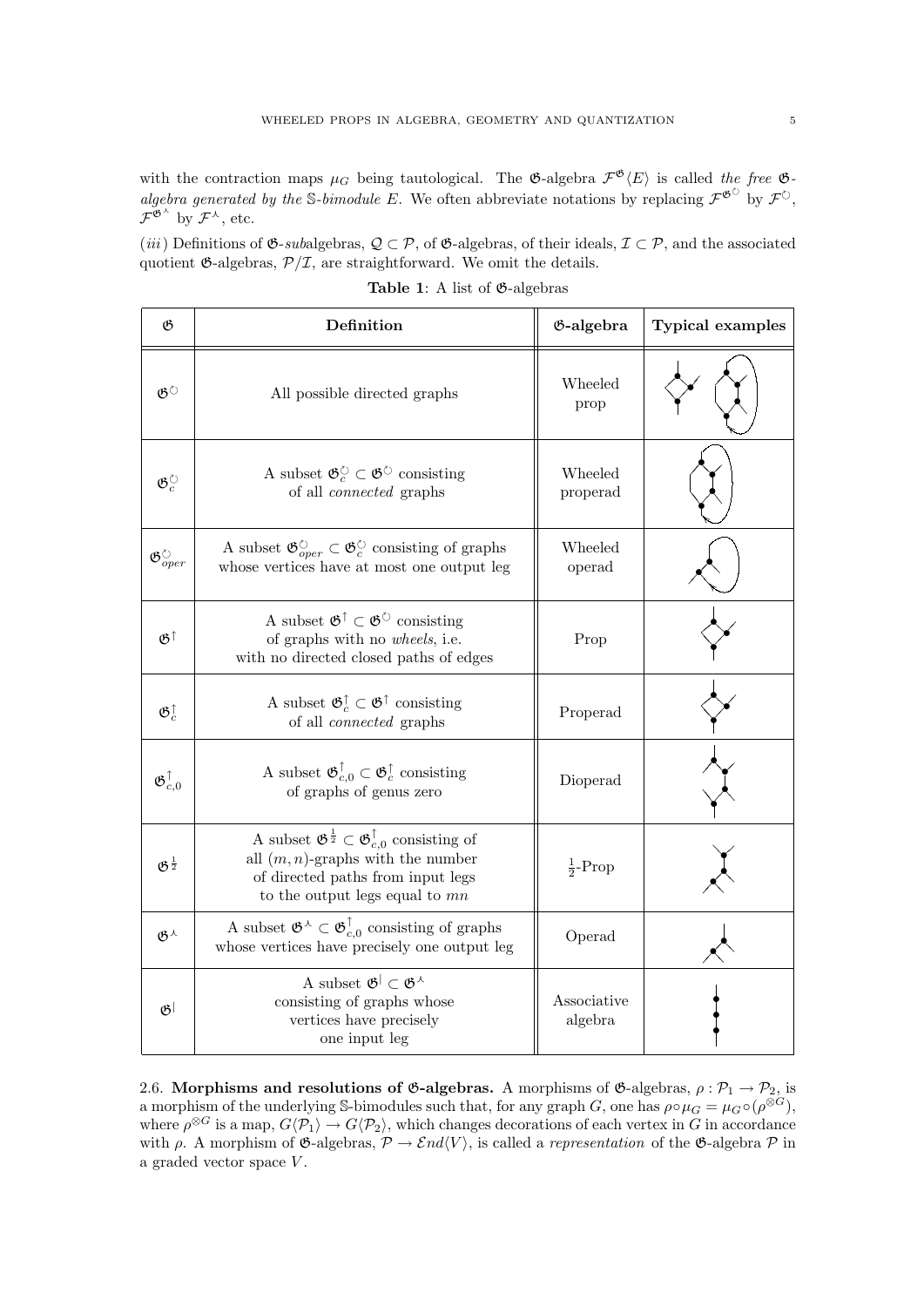A free resolution of a dg  $\mathfrak{G}$ -algebra  $\mathcal P$  is, by definition, a dg free  $\mathfrak{G}$ -algebra,  $(\mathcal F^{\mathfrak{G}}\langle E\rangle,\delta)$ , together with a morphism,  $\pi : (\mathcal{F}\langle E \rangle, \delta) \to \mathcal{P}$ , which induces a cohomology isomorphism. If the differential  $\delta$  in  $\mathcal{F}(\mathcal{E})$  is decomposable with respect to compositions  $\mu_G$ , then it is called a minimal model of  $\mathcal P$  and is often denoted by  $\mathcal P_{\infty}$ .

# 3. Applications to algebra and geometry

3.1. Operad of associative algebras. Let  $A_0 = \{A_0(m,n)\}\$ be an S-bimodule with all  $A_0(m,n) = 0$  except  $A_0(1,2) := \mathbb{K}[\mathbb{S}_2]$ . The associated free operad  $\mathcal{F}^{\lambda}(A_0)$  can be identified

with the vector space spanned by all connected planar graphs of the form  $\sim$ 24  $\sum_{1}^{3}$ . In particular,

 $\mathcal{F}^{\lambda}(A_0)(1,2) \cong A_0(1,2) \cong \text{span}\langle \bigwedge_1, \bigwedge_2, \bigwedge_1 \rangle$ . Let  $I_0$  be an ideal of  $\mathcal{F}^{\lambda}(A_0)$  generated by the following 6 planar graphs,

(2) 
$$
\left\langle \bigwedge_{\sigma(1)} \bigwedge_{\sigma(2)}^{\sigma(3)} - \bigwedge_{\sigma(1)} \bigwedge_{\sigma(2)}^{\sigma(3)} \in \mathcal{F}^{\lambda} \langle A_0 \rangle (1,3), \ \forall \ \sigma \in \mathbb{S}_3.
$$

3.1.1. Claim. There is a 1-1 correspondence between representations,  $\rho : Ass \to End_V$ , of the quotient operad,  $Ass := \mathcal{F}^{\lambda} \langle A_0 \rangle / \langle I_0 \rangle$ , in a space V and associative algebra structures on V.

*Proof.* The values of  $\rho$  on arbitrary (equivalence classes of) planar graphs is uniquely determined by its value,  $\rho(\bigwedge_1)$ ) ∈ Hom( $V^{\otimes 2}$ , V), on one of the two generators. Denote this value by μ. As  $ρ$ sends any of the graphs (2) to zero, the multiplication in V given by  $\mu$  must be associative.  $\square$ 

Thus the operad  $\mathcal{A}ss$  can be called the *operad of associative algebras*. What could be a (minimal) free resolution of Ass? By definition in § 2.6, this must be a free operad,  $\mathcal{F}^{\lambda}(A)$ , generated by some S-bimodule  $A = \{A(1,n)\}_{n \geq 2}$  equipped with a differential  $\delta$  and a projection  $\pi : \mathcal{F}^{\lambda} \langle A \rangle \to \mathcal{A}ss$ inducing an isomorphism,  $H(\mathcal{F}^{\lambda}(A), \delta) = \mathcal{A}ss$ , at the cohomology level. The latter condition suggests that we can choose  $A(1,2)$  to be identical to  $A_0(1,2)$  and set a differential  $\delta$  to satisfy  $\delta$   $\lambda$ <sub>2</sub> = 0. Then graphs (2) are cocycles in  $\mathcal{F}^{\lambda}(A)(1,3)$ . In view of the cohomology isomorphism  $\mathcal{F}^{\lambda}(A) \to Ass$ , we have to make them coboundaries, and hence are forced to introduce an S<sub>3</sub>-

module,

$$
A(1,3) := \mathbb{K}[\mathbb{S}_3][1] = \text{span}\left\langle \bigotimes_{\sigma(1) \ \sigma(2) \ \sigma(3)} \right\rangle_{\sigma \in \mathbb{S}_3},
$$

and set

(3) 
$$
\delta \bigwedge_{1 \ 2 \ 3} = \bigwedge_{1 \ 2} - \bigwedge_{2} \cdots
$$

We get in this way a well-defined dg *free* operad together with a well-defined epimorphism,  $\left(\mathcal{F}^{\lambda}(\lambda, \lambda), \delta\right) \longrightarrow (\mathcal{A}ss, 0),$  sending  $(1, 3)$ -corolla to zero. However, this epimorphisms

fails to be a quasi-isomorphism as 
$$
\delta \left( \bigwedge_{1 \ 2 \ 3}^{4} + \bigwedge_{2 \ 3 \ 4}^{4} - \bigwedge_{1 \ 2 \ 3 \ 4}^{4} + \bigwedge_{2 \ 3 \ 4}^{4} - \bigwedge_{2 \ 3 \ 4}^{4} - \bigwedge_{2 \ 3 \ 4}^{4} = 0.
$$
 To

kill this cohomology class we have to introduce a new generating  $(1, 4)$ -corolla,  $\overline{\phantom{a}}$  $\mathscr{A}$  $\bigwedge_{1 \ 2 \ 3 \ 4}$ , of degree -2 and set the value of the differential on it to be equal to the underbraced expression above. Again we get a well-defined dg free operad together with a natural homomorphism,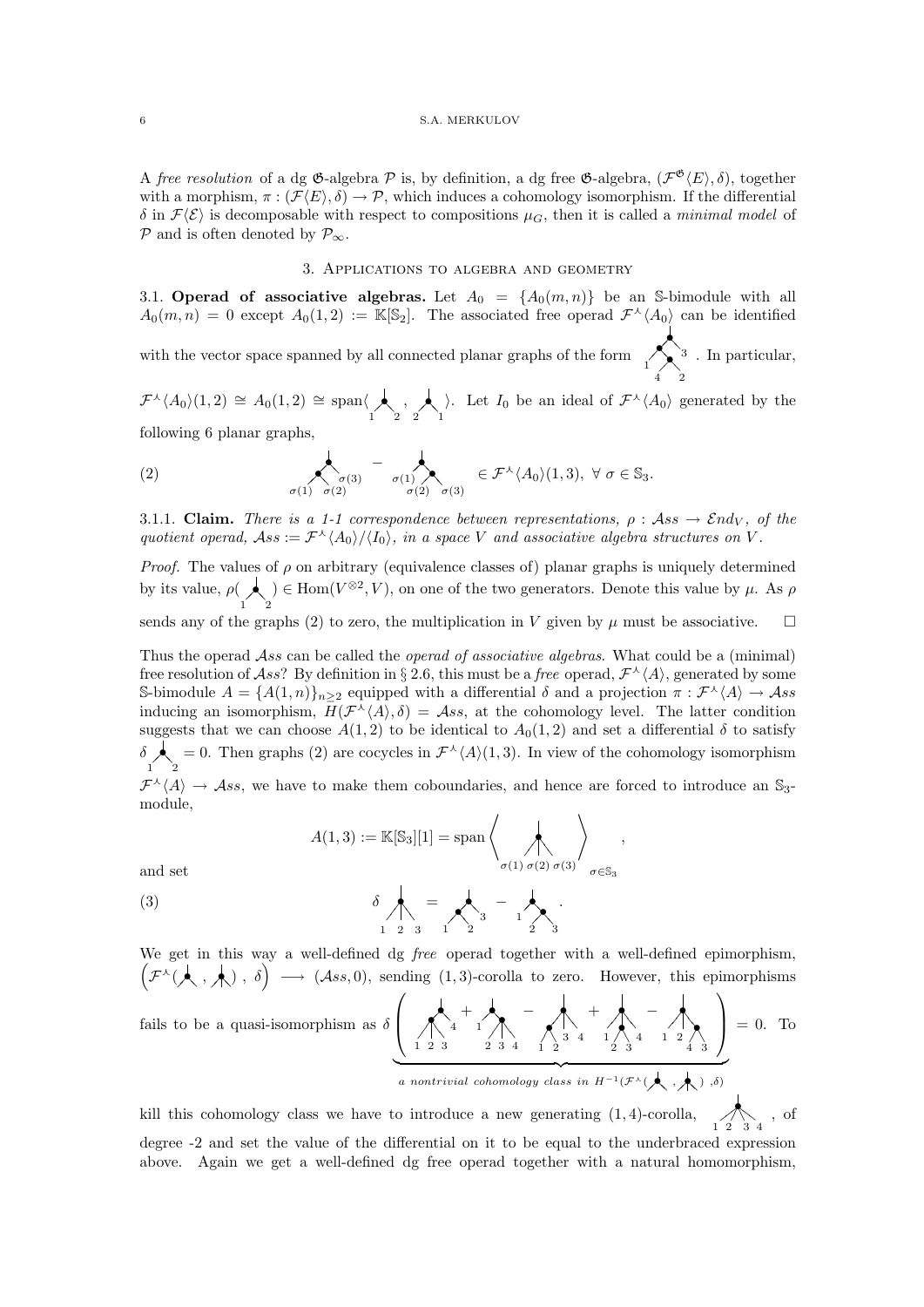$\left(\mathcal{F}(\mathcal{A}, \mathcal{A}, \mathcal{A}), \delta\right) \to \mathcal{A}ss$ , which, again, fails to be a quasi-isomorphism. To treat the new problem one has to introduce a new generating corolla of degree −3 with 5 input legs and so on.

3.1.2. Theorem [Sta]. The minimal resolution of Ass is a dg free operad,  $\mathcal{A}ss_{\infty} := (\mathcal{F}^{\wedge}\langle A \rangle, \delta)$ , generated by the S-bimodule  $A = \{A(1,n)\},\$ 

 $\overline{1}$ 

(4) 
$$
A(1,n) := \mathbb{K}[\mathbb{S}_n][n-2] = \mathrm{span}\left\{\left.\bigoplus_{\sigma(1),\sigma(2)}\dots\bigoplus_{\sigma(n)}\right\}_{\sigma\in\mathbb{S}_n},\right\}
$$

and with the differential given on the generators as

(5) 
$$
\delta = \sum_{k=0}^{n-2} \sum_{l=2}^{n-k} (-1)^{k+l(n-k-l)+1} \sigma(1) \dots \sigma(k) \left( \sum_{\sigma(k+l+1) \dots \sigma(n)} \sigma(k+l+1) \dots \sigma(n) \right)
$$

3.1.3. Definition. Representations,  $\mathcal{A}ss_{\infty} \to \mathcal{E}nd_V$ , of the dg operad  $(\mathcal{A}ss_{\infty},\delta)$  in a dg vector space V are called  $A_{\infty}$ -structures in V.

3.1.4. Remark. We now suggest the reader to re-read Stasheff's Theorem 3.1.2 from the end to the beginning: given an infinite dimensional graph complex,  $(Ass_{\infty}, \delta)$ , spanned by all possible planar graphs (without wheels) built from  $(1, n)$ -corollas with  $n \geq 2$  and equipped with differential (5), then its cohomology,  $H(Ass_{\infty},\delta)$ , is generated by only  $(1,2)$ -corollas, i.e. it is surprisingly small. It is often impossible to obtain such a result by a direct computation. One of the main theorem-proving technique in the theory of operads and props is called the Koszul duality the- $\gamma$ , and a result of type  $(3.1.2)$  often requires a combination of ideas from homological algebra, algebraic topology, the theory of Cohen-Macaulay posets [Va2] and so on. Stasheff [Sta] proved Theorem 3.1.2 by constructing a remarkable family of polytopes called nowadays *associahedra*; in his approach the surprising smallness of  $H(Ass_{\infty}, \delta)$  gets nicely explained by the obvious contractibility of Stasheff's polytopes as topological spaces. We shall review some of theorem-proving techniques in §5 and continue this section with a list of examples which are most relevant to differential geometry.

3.2. Wheeled operad of finite-dimensional associative algebras. Theorem 3.1.2 has been obtained in the category of algebras over the family of graphs,  $\mathfrak{G}^{\lambda}$ , which contain no closed directed paths of internal edges. What happens if we keep the *same* family of generators as in the case of Ass,

$$
A_0(m,n) = \begin{cases} \mathbb{K}[\mathbb{S}_2] = \text{span}\langle \bigwedge_1, \bigwedge_2, \bigwedge_1 \rangle & \text{for } m = 1, n = 2 \\ 0 & \text{otherwise} \end{cases}
$$

the same family of relations (1), but enlarge the family of graphs we work over from  $\mathfrak{G}^{\lambda}$  to  $\mathfrak{G}^{\circlearrowright}$ ? The associated quotient wheeled operad,  $\mathcal{A}ss^{\circlearrowright} := \tilde{\mathcal{F}}^{\circlearrowright}\langle A_0\rangle/\langle I_0\rangle$ , can be called the *operad of* finite-dimensional associative algebras. Indeed, one has the following

3.2.1. Claim. There is a 1-1 correspondence between representations,  $\rho : Ass^{\circ} \to End_V$ , of  $Ass^{\circ}$ in a finite-dimensional vector space V and associative algebra structures on V .

Proof. We need to explain only the subjective *finite-dimensional*, and that follows from the fact that representations of graphs  $\in \mathcal{A}ss^{\circ}$  which have wheels involve traces. For example, the element

 $\bigotimes_{i=1}^n A(s) \in Ass^{\circlearrowright}(0,1)$  gets represented in V as the image of the multiplication map  $\rho(\bigwedge) \in \text{Hom}(V \otimes \mathbb{C})$  $V, V$  under a natural trace map  $\text{Hom}(V \otimes V, V) \to \text{Hom}(V, \mathbb{K})$ .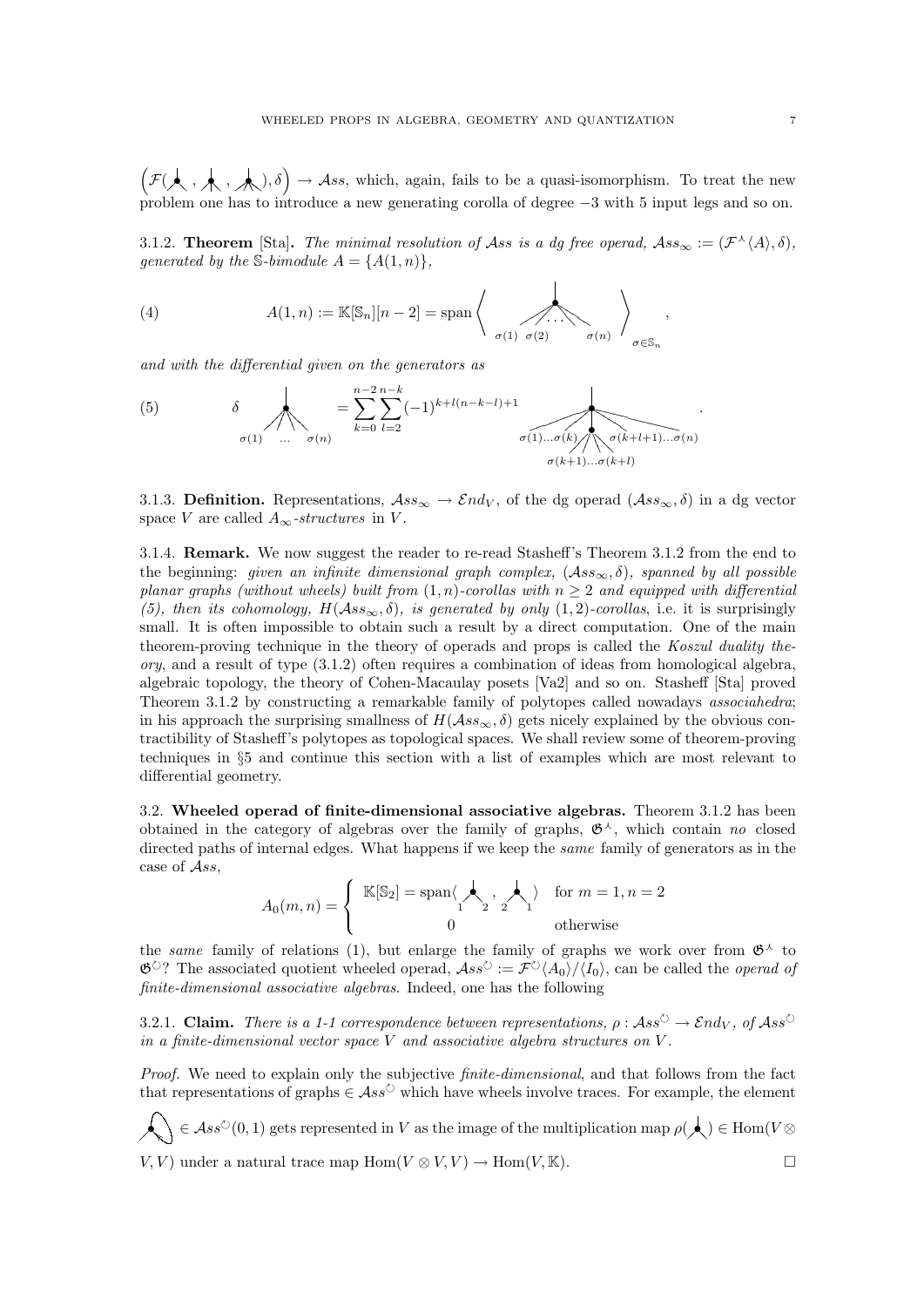It is easy to see that the straightforward analogue of Theorem 3.1.2 can not hold true for the operad of finite-dimensional associative algebras as, for example, formula (3) implies



and whence provides us with a non-trivial cohomology class in  $H^{-1}(\mathcal{F}^{\circlearrowright}\langle A\rangle,\delta)$  which maps under the natural projection  $\mathcal{F}^{\circlearrowright}\langle A\rangle \to \mathcal{A}ss^{\circlearrowright}$  to zero. The correct analogue of Stasheff's result for finite-dimensional associative algebras was found in [MMS].

3.2.2. Theorem. The minimal resolution of  $\mathcal{A}ss^{\circlearrowright}$  is a dg free wheeled operad,  $(\mathcal{A}ss^{\circlearrowright})_{\infty}:=$  $(\mathcal{F}^{\circlearrowright}\langle \hat{A}\rangle,\delta)$  generated by an S-bimodule  $\hat{A} = \{\hat{A}(m,n)\},\delta$ 

$$
\hat{A}(m,n) := \begin{cases}\n\mathbb{K}[\mathbb{S}_n][n-2] = \text{span}\left\{\n\begin{array}{c}\n\sigma(1) \quad \sigma(2) \\
\sigma(n) \quad \sigma(\mathbb{S}_n)\n\end{array}\n\right\} & \text{for } m = 1, n \ge 2 \\
\bigoplus_{p=1}^{n-1} \mathbb{K}[\mathbb{S}_n]_{C_p \times C_{n-p}}[n] = \text{span}\left\{\n\begin{array}{c}\n\sigma(1) \quad \sigma(2) \quad \sigma(p) \quad \sigma(p+1) \\
\sigma(1) \quad \sigma(2) \quad \sigma(p) \quad \sigma(p+1) \quad \sigma(n)\n\end{array}\n\right\}_{\sigma \in \mathbb{S}_n} & \text{for } m = 0, n \ge 2 \\
otherwise\n\end{cases}
$$

where  $C_p \times C_{n-p}$  is the subgroup of  $\mathbb{S}_n$  generated by two commuting cyclic permutations  $\zeta :=$  $(12\ldots p)$  and  $\xi := (p+1\ldots n)$ , and  $k[\mathbb{S}_n]_{C_p \times C_{n-p}}$  stands for coinvariants.

The differential is given on the generators of  $\hat{A}(1,n)$  by (5) and one the generators of  $\hat{A}(0,n)$  by

$$
\delta = \oint_{1} \oint_{2} \left( \frac{1}{(1...p)(p+1...n)} \left( \frac{1}{1 \cdot 2^{-p}} \right) \frac{1}{p+1} \right) \left( \frac{1}{n} \right) \frac{1}{n} \left( \frac{1}{1 \cdot 2^{-p}} \right) \frac{1}{p+1} \left( \frac{1}{n} \right) \frac{1}{n} \left( \frac{1}{1} \right) \frac{1}{n} \left( \frac{1}{1} \right) \frac{1}{n} \left( \frac{1}{1} \right) \frac{1}{n} \left( \frac{1}{1} \right) \frac{1}{n} \left( \frac{1}{1} \right) \frac{1}{n} \left( \frac{1}{1} \right) \frac{1}{n} \left( \frac{1}{1} \right) \frac{1}{n} \left( \frac{1}{1} \right) \frac{1}{n} \left( \frac{1}{1} \right) \frac{1}{n} \left( \frac{1}{1} \right) \frac{1}{n} \left( \frac{1}{1} \right) \frac{1}{n} \left( \frac{1}{1} \right) \frac{1}{n} \left( \frac{1}{1} \right) \frac{1}{n} \left( \frac{1}{1} \right) \frac{1}{n} \left( \frac{1}{1} \right) \frac{1}{n} \left( \frac{1}{1} \right) \frac{1}{n} \left( \frac{1}{1} \right) \frac{1}{n} \left( \frac{1}{1} \right) \frac{1}{n} \left( \frac{1}{1} \right) \frac{1}{n} \left( \frac{1}{1} \right) \frac{1}{n} \left( \frac{1}{1} \right) \frac{1}{n} \left( \frac{1}{1} \right) \frac{1}{n} \left( \frac{1}{1} \right) \frac{1}{n} \left( \frac{1}{1} \right) \frac{1}{n} \left( \frac{1}{1} \right) \frac{1}{n} \left( \frac{1}{1} \right) \frac{1}{n} \left( \frac{1}{1} \right) \frac{1}{n} \left( \frac{1}{1} \right) \frac{1}{n} \left( \frac{1}{1} \right) \frac{1}{n} \left( \frac{1}{1} \right) \frac{1}{n} \left( \frac{1}{1} \right) \frac{1}{n} \left( \frac{1}{1
$$

where the symbol  $\oint$  stands for the cyclic skewsymmetrization of the indices  $(i_1 \ldots i_k)$ .  $(i_1...i_k)$ 

Thus the minimal resolution,  $(As^{\circlearrowright})_{\infty}$ , of the operad of finite-dimensional associative algebras is different from the naive "wheelification",  $(Ass_{\infty})^{\circlearrowright}$ , of the Stasheff's minimal resolution of the operad, Ass, of arbitrary associative algebras. A similar phenomenon occurs for the operad of commutative algebras [MMS]. In contrast, the operad,  $\mathcal{L}ie$ , of Lie algebras is rigid with respect to the wheelification:

3.2.3. Fact [Me5].  $(\mathcal{L}ie^{\circlearrowright})_{\infty} = (\mathcal{L}ie_{\infty})^{\circlearrowright}$ , i.e. wheeled  $L_{\infty}$ -algebras are exactly the same as ordinary finite-dimensional  $L_{\infty}$ -algebras.

3.2.4. Reminder on  $L_{\infty}$ -algebras and their homotopy classification. For future reference we recall here a few useful facts about Lie and  $L_{\infty}$ -algebras [Ko2]. The operad,  $\mathcal{L}ie$ , of Lie algebras is the quotient operad,  $\mathcal{L}ie := \mathcal{F}^{\lambda} \langle L_0 \rangle / I$ , of the free operad generated by an S-bimodule  $L_0 = \{L_0(m, n)\},\,$ 

(6) 
$$
L_0(m,n) = \begin{cases} \operatorname{sgn}_2 = \operatorname{span}\langle \bigwedge_1^2 2\bigwedge_2^2 2\bigwedge_1^2 2\bigwedge_2^2 2\bigwedge_2^2 2\bigwedge_2^2 2\bigwedge_2^2 2\bigwedge_2^2 2\bigwedge_2^2 2\bigwedge_2^2 2\bigwedge_2^2 2\bigwedge_2^2 2\bigwedge_2^2 2\bigwedge_2^2 2\bigwedge_2^2 2\bigwedge_2^2 2\bigwedge_2^2 2\bigwedge_2^2 2\bigwedge_2^2 2\bigwedge_2^2 2\bigwedge_2^2 2\bigwedge_2^2 2\bigwedge_2^2 2\bigwedge_2^2 2\bigwedge_2^2 2\bigwedge_2^2 2\bigwedge_2^2 2\bigwedge_2^2 2\bigwedge_2^2 2\bigwedge_2^2 2\bigwedge_2^2 2\bigwedge_2^2 2\bigwedge_2^2 2\bigwedge_2^2 2\bigwedge_2^2 2\bigwedge_2^2 2\bigwedge_2^2 2\bigwedge_2^2 2\bigwedge_2^2 2\bigwedge_2^2 2\bigwedge_2^2 2\bigwedge_2^2 2\bigwedge_2^2 2\bigwedge_2^2 2\bigwedge_2^2 2\bigwedge_2^2 2\bigwedge_2^2 2\bigwedge_2^2 2\bigwedge_2^2 2\bigwedge_2^2 2\bigwedge_2^2 2\bigwedge_2^2 2\bigwedge_2^2 2\bigwedge_2^2 2\bigwedge_2^2 2\bigwedge_2^2 2\bigwedge_2^2 2\bigwedge_2^2 2\bigwedge_2^2 2\bigwedge_2^2 2\bigwedge_2^2 2\bigwedge_2^2 2\bigwedge_2^2 2\bigwedge_2^2 2\bigwedge_2^2 2\bigwedge_2^2 2\bigwedge_2^2 2\bigwedge_2^2 2\bigwedge_2^2 2\bigwedge_2^2 2\bigwedge_2^2 2\bigwedge_2^2 2\bigwedge_2^2
$$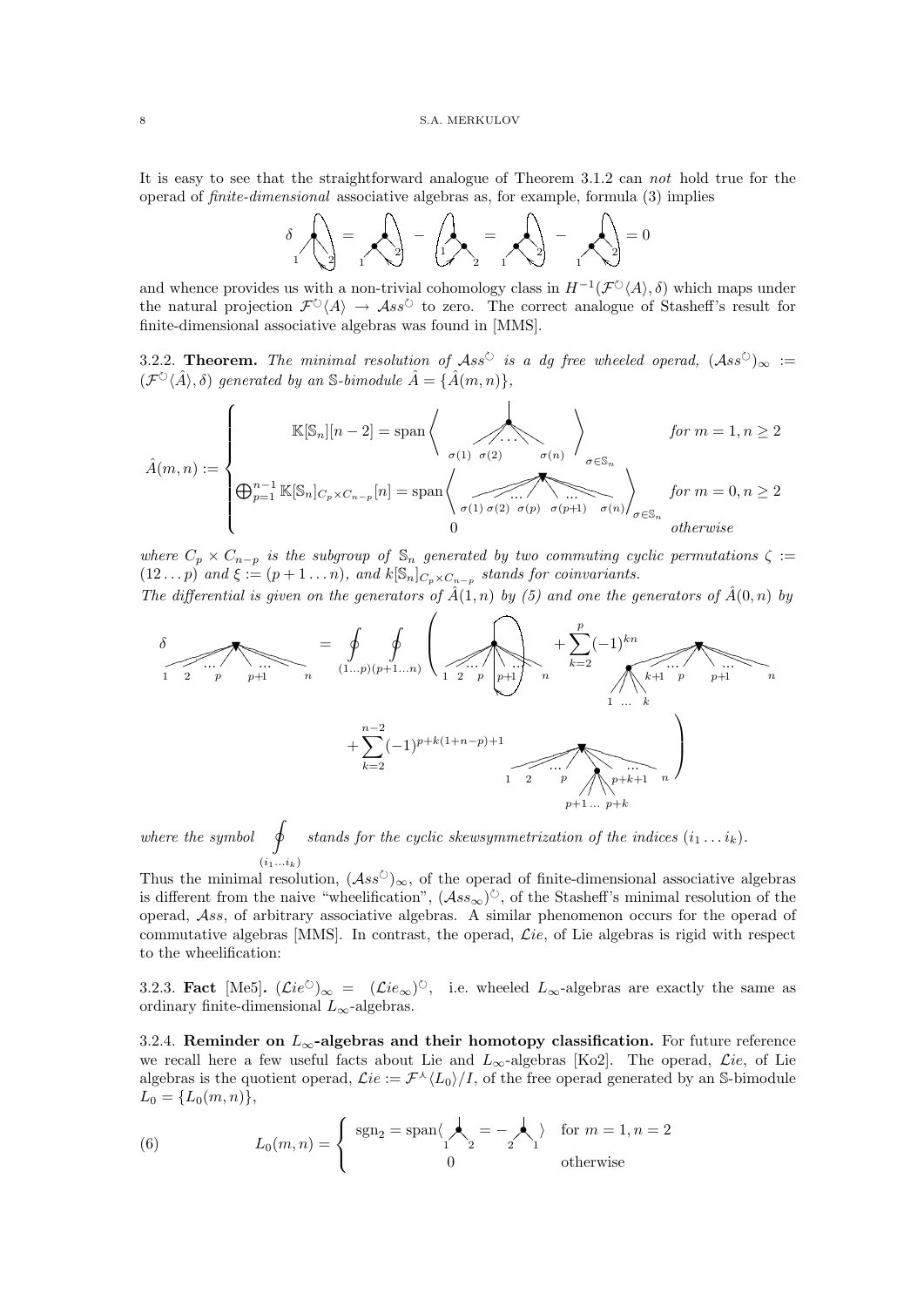modulo the ideal I generated by the following relations

(7) 
$$
\sum_{1}^{4} 3 + \sum_{1}^{4} 2 + \sum_{1}^{4} 1 = 0.
$$

Its minimal resolution,  $\mathcal{L}ie_{\infty}$ , is a dg free operad,  $\mathcal{F}^{\lambda}\langle L\rangle$  generated by an  $\mathbb{S}_n$ -bimodule

$$
L(m, n) := \begin{cases} \operatorname{sgn}_n[n-2] = \operatorname{span} \left\langle \bigotimes_{1 \leq 2 \leq \dots \leq n-1} \right\rangle & \text{for } m = 1, n \geq 2, \\ 0 & \text{otherwise} \end{cases}
$$

with the differential given by

(8) 
$$
\delta \sum_{\substack{n=1 \ n \neq l_1 \geq 2, \#I_2 \geq 1}} (-1)^{\sigma(I_1, I_2) + (\#I_1 + 1) \#I_2} \sum_{\substack{n=1 \ n \neq l_1 \geq 2, \#I_2 \geq 1}} (-1)^{\sigma(I_1, I_2) + (\#I_1 + 1) \#I_2} \sum_{\substack{l_1 \neq l_2 \geq 1}} (-1)^{\sigma(I_1, I_2) \{l_1 + l_2 + l_3 \}}.
$$

Here (and elsewhere)  $sgn_n$  stands for the 1-dimensional sign representation of  $\mathbb{S}_n$ .

With an arbitrary graded vector space  $V$  one can associate a formal graded manifold,  $\mathcal{M}_V$ , whose structure sheaf,  $\mathcal{O}_{\mathcal{M}_V}$ , is, by definition, the completed graded cocommutative coalgebra  $\widehat{\odot}(V[1])$ ; if V is finite dimensional, then one can equivalently view  $\mathcal{M}_V$  as a small neighbourhood of zero in the space  $V[1]$  equipped with the algebra (rather than coalgebra),  $\widehat{\odot}(V^*[-1])$ , of ordinary smooth formal functions. It is well known (see, e.g., [Ko2]) that  $L_{\infty}$ -structures in a dg space V, that is, representations  $\mathcal{L}_{\infty} \to \mathcal{E}nd_V$ , are in one-to-one correspondence with degree 1 vector fields,  $\eth$ , on  $\mathcal{M}_V$  which vanish at the distinguished point,  $\partial_{0\in\mathcal{M}_V}=0$ , and satisfy the condition  $[\partial,\partial]=0$ (such vector fields are called *cohomological*). The pairs  $(\mathcal{M}_V, \eth)$  are often called dg manifolds. This interpretation of  $L_{\infty}$ -structures permits us to use simple and concise geometric instruments to describe notions which, in the pure algebraic translation, look awkwardly large. For example, a morphism of  $L_{\infty}$ -algebras  $V \to W$  is nothing but a smooth map,  $f : \mathcal{M}_V \to \mathcal{M}_W$ , of the associated formal manifolds such that  $f_*(\eth_V) = \eth_W$ .

A  $L_{\infty}$  algebra  $(\mathcal{M}_V, \vec{0})$ , is called *minimal* if the first Taylor coefficient,  $\eth_{(1)}$ , of the homological vector field  $\eth$  at the distinguished point  $0 \in \mathcal{M}_V$  vanishes. It is called *linear contractible* if the higher Taylor coefficients  $\eth_{(\geq 2)}$  vanish and the first one  $\eth_{(1)}$  has trivial cohomology when viewed as a differential in V. According to Kontsevich [Ko2], any  $L_{\infty}$ -algebra (or, better, the associated dg manifold) is isomorphic to the direct product of a minimal and of a linear contractible ones. This fact implies that quasi-isomorphisms in the category of  $L_{\infty}$ -algebras are equivalence relations. A dg manifold is called contractible if it is isomorphic to a linear contractible one.

3.3. Unimodular Lie algebras. Many important Lie algebras g (e.g., all semisimple Lie algebras) have an additional property that, for any  $g \in \mathfrak{g}$ , the trace of the associated adjoint action

$$
\begin{array}{cccc} \mathrm{Ad}_g : & \mathfrak{g} & \longrightarrow & \mathfrak{g} \\ & e & \longrightarrow & [g,e] \end{array}
$$

vanishes. Lie algebras with this property are called unimodular. The wheeled operad,  $ULie$ , controlling unimodular Lie algebras is the quotient of the free wheeled operad,  $\mathcal{F}^{\circlearrowright}\langle L_0\rangle$ , generated by the S-bimodule (6) modulo the ideal generated by the Jacobi relations (7) and the unimodularity

ones,  $\leftarrow$  = 0. Its minimal resolution has been found in [Gr1]: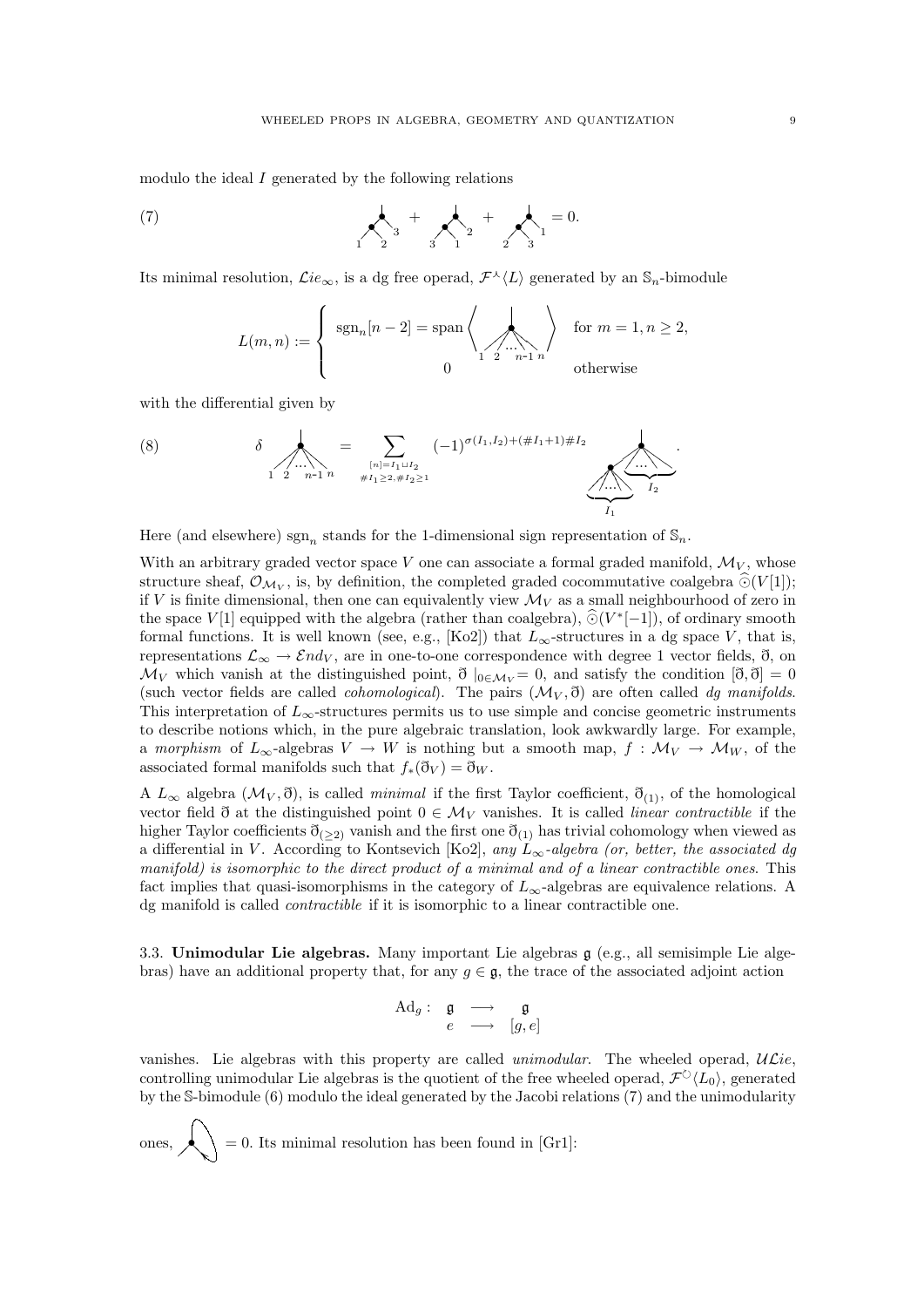3.3.1. Theorem. The operad  $\mathcal{UL}ie_{\infty}$  is a dg free operad,  $\mathcal{F}^{\circlearrowright} \langle \hat{L} \rangle$  generated by the S-bimodule,

$$
\hat{L}(m, n) := \begin{cases} \operatorname{sgn}_n[n-2] & \text{for } m = 1, n \ge 2, \\ \operatorname{sgn}_n[n] = \operatorname{span} \left\langle \bigwedge_{1 \ 2 \ \cdots n-1 \ n} \right\rangle & \text{for } m = 0, n \ge 1, \\ 0 & \text{otherwise} \end{cases}
$$

with the differential on the generators of  $\hat{L}(1,n)$  given by (8) and on the generators of  $\hat{L}(1,n)$  by



Geometrically, unimodular  $L_{\infty}$ -structures in V can be interpreted as pairs,  $(\eth, \omega)$ , where  $\eth$  is a cohomological vector field and  $\omega$  a Q-invariant section of the Berezinian bundle on  $V^*[1]$  (see  $[Gr1]$ ).

3.4. Lie 1-bialgebras and Poisson geometry. A Lie n-bialgebra on a graded vector space V is a pair of linear maps,

$$
\Delta \simeq \bigvee_{1}^{1} : V \to V \wedge V, \quad [\bullet] \simeq \bigwedge_{1}^{1} : \wedge^{2}(V[-n]) \to V[-n]
$$

making the space V into a Lie coalgebra and the space  $V[-n]$  into a Lie algebra and satisfying, for any  $a, b \in V$ , the compatibility condition

$$
\Delta[a \bullet b] = \sum a_1 \otimes [a_2 \bullet b] + [a \bullet b_1] \otimes b_2 + (-1)^{|a||b|+n|a|+n|b|} ([b \bullet a_1] \otimes a_2 + b_1 \otimes [b_2 \bullet a]),
$$

Here  $\Delta a =: \sum a_1 \otimes a_2$  and  $\Delta b =: \sum b_1 \otimes b_2$ . The case  $n = 0$  gives the notion of Lie bialgebra which was introduced by Drinfeld  $\overline{[Dr]}$  in the context of quantum groups. The case  $n = 1$ , as we shall see below, is relevant to Poisson geometry. In this case one has  $\wedge^2(V[-1]) = (\odot^2 V)[-2]$  so that the basic binary operations have the following symmetries,  $\overrightarrow{y}$ 1 21  $= - \sqrt[2]{x}$ 1 12 and  $\lambda$ 1  $\sum_{1}^{\bullet}=\sum_{2}^{\bullet}$ 1 12 .

Thus the prop of Lie 1-bialgebras,  $\mathcal{L}ie^{1}B$ , is the quotient of the free prop,  $\mathcal{F}^{\uparrow}\langle B\rangle$ , generated by an S-bimodule,

(9) 
$$
B(m, n) := \begin{cases} \operatorname{sgn}_{2} \otimes \mathbf{1}_{1} = \operatorname{span} \left\langle \bigvee_{1}^{1} \right\rangle & \text{if } m = 2, n = 1, \\ 1_{1} \otimes \mathbf{1}_{2}[-1] \equiv \operatorname{span} \left\langle \bigwedge_{1}^{1} \right\rangle & \text{if } m = 1, n = 2, \\ 0 & \text{otherwise} \end{cases}
$$

modulo the ideal generated by Jacobi relations (7) and the following ones

(10) ◦ ◦? << <sup>3</sup> 21 + ◦ ◦? << <sup>2</sup> 13 + ◦ ◦? << <sup>1</sup> 32 = 0, ?? ◦ • 9 9 21 1 2 − 7 7 ◦ •3 3 3 1 2 2 1 + 7 7 ◦ •3 3 3 1 2 1 2 − 7 7 ◦ •3 3 3 2 1 2 1 + 7 7 ◦ •3 3 3 2 1 1 2 = 0.

Its minimal resolution,  $\mathcal{L}ie^1\mathcal{B}_{\infty}$ , has been computed in [Me3].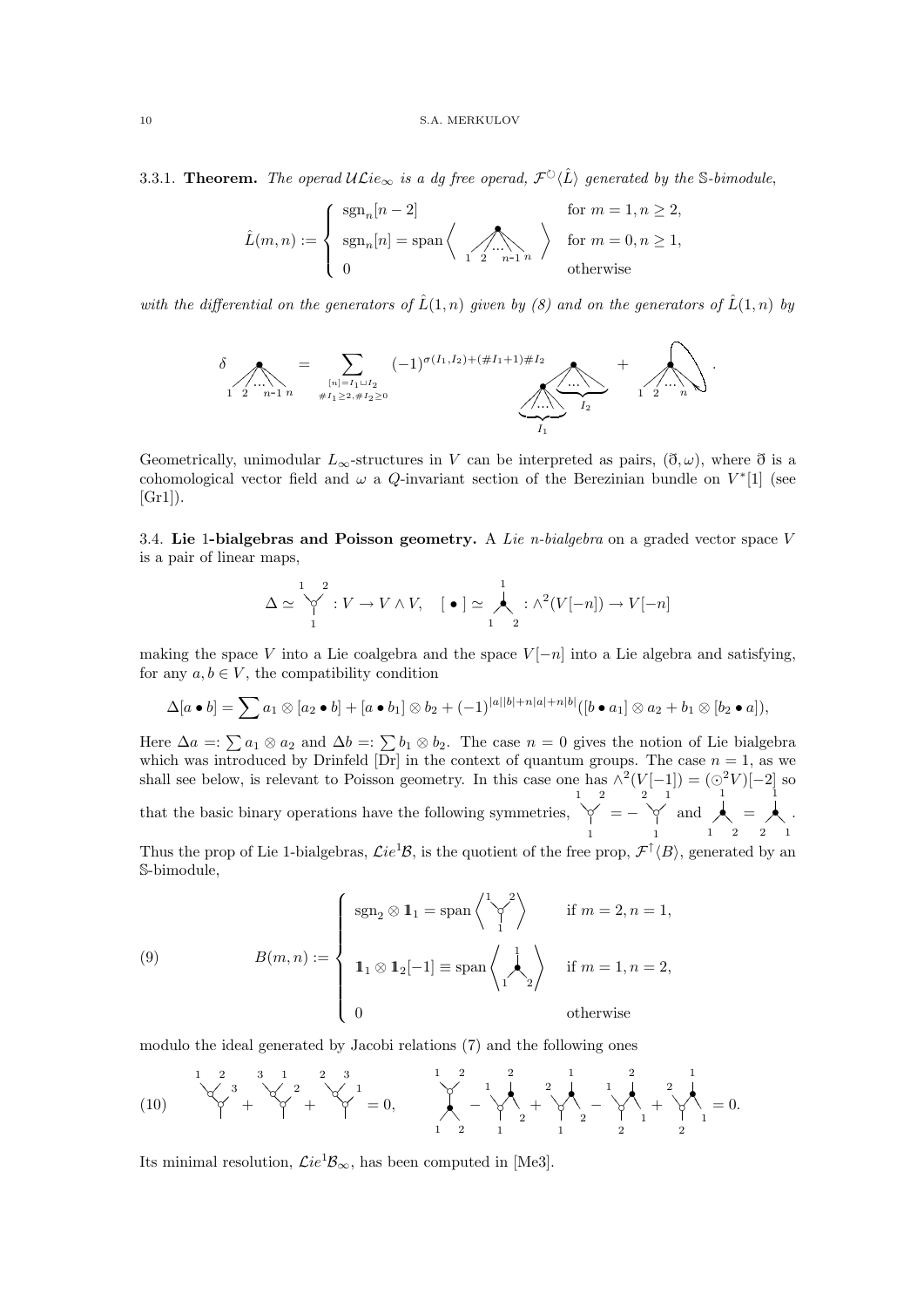3.4.1. **Theorem.** (i)  $\mathcal{L}ie^{1}\mathcal{B}_{\infty}$  is a dg free prop,  $\mathcal{F}^{\uparrow}\langle X\rangle$ , generated by an S-bimodule,

(11) 
$$
X(m,n)[-1] = \operatorname{sgn}_m \otimes 1_n[m-2] = \operatorname{span}\left\{\sum_{1=2}^{n} \cdots \sum_{n=1,n}^{n} \right\}
$$

and with the differential given on the generators as follows,

$$
\delta \sum_{1 \ 2}^{1 \ 2} \cdots \sum_{n}^{m} = \sum_{\substack{[m] = I_1 \sqcup I_2, [n] = J_1 \sqcup J_2 \\ |I_1| \ge 0, |I_2| \ge 1, |J_1| \ge 1, |J_2| \ge 0}} (-1)^{\sigma(I_1 \sqcup I_2) + |I_1|(|I_2|+1)} \underbrace{\sum_{1 \ \cdots \ \sum_{j_1} \cdots \ \sum_{j_1} \cdots \sum_{j_i} \cdots \sum_{j_i} \cdots \sum_{j_i} \cdots \sum_{j_i} \cdots \sum_{j_i} \cdots \sum_{j_i} \cdots \sum_{j_i} \cdots \sum_{j_i} \cdots \sum_{j_i} \cdots \sum_{j_i} \cdots \sum_{j_i} \cdots \sum_{j_i} \cdots \sum_{j_i} \cdots \sum_{j_i} \cdots \sum_{j_i} \cdots \sum_{j_i} \cdots \sum_{j_i} \cdots \sum_{j_i} \cdots \sum_{j_i} \cdots \sum_{j_i} \cdots \sum_{j_i} \cdots \sum_{j_i} \cdots \sum_{j_i} \cdots \sum_{j_i} \cdots \sum_{j_i} \cdots \sum_{j_i} \cdots \sum_{j_i} \cdots \sum_{j_i} \cdots \sum_{j_i} \cdots \sum_{j_i} \sum_{j_i} \cdots \sum_{j_i} \sum_{j_i} \cdots \sum_{j_i} \sum_{j_i} \cdots \sum_{j_i} \sum_{j_i} \cdots \sum_{j_i} \sum_{j_i} \cdots \sum_{j_i} \sum_{j_i} \cdots \sum_{j_i} \sum_{j_i} \cdots \sum_{j_i} \sum_{j_i} \sum_{j_i} \cdots \sum_{j_i} \sum_{j_i} \sum_{j_i} \sum_{j_i} \cdots \sum_{j_i} \sum_{j_i} \sum_{j_i} \sum_{j_i} \sum_{j_i} \sum_{j_i} \sum_{j_i} \sum_{j_i} \sum_{j_i} \sum_{j_i} \sum_{j_i} \sum_{j_i} \sum_{j_i} \sum_{j_i} \sum_{j_i} \sum_{j_i} \sum_{j_i} \sum_{j_i} \sum_{j_i} \sum_{j_i} \sum_{j_i} \sum_{j_i} \sum_{j_i} \sum_{j_i} \sum_{j_i} \sum_{j_i} \sum_{j_i} \sum_{j_i} \sum_{j_i} \sum_{j_i} \
$$

(ii) For any  $d \in \mathbb{N}$ , there is a one-to-one correspondence between representations of the dg prop  $\mathcal{L}ie^1\mathcal{B}_{\infty}$  in  $\mathbb{R}^d$  and formal Poisson structures,  $\pi$ , on  $\mathbb{R}^d$  vanishing at the origin.

Proof. The proof of (i) is straightforward (see, e.g., [MeVa, Me5, Va1]) once one uses rather nonstraightforward Koszul duality theory for for dioperads, [GiKa, Ga], and Kontsevich's ideas of  $\frac{1}{2}$ -props and path filtrations [Ko1, MaVo]. We shall discuss some of these ideas in §5 and show here now only the proof of (ii). Since  $\mathbb{R}^p$  is concentrated in degree zero, an arbitrary representation  $\rho : \mathcal{L}ie^1\mathcal{B}_{\infty} \to \mathcal{E}nd_{\mathbb{R}^p}$  can have non-zero values only on  $(m, n)$ -corollas with  $m = 2$ . Denote these  $\sqrt{ }$ 1 2  $\setminus$ 

values,  $\rho$  $\overline{\mathscr{X}}$  $\bigwedge$  $\frac{1}{2}$   $\frac{2}{n}$  $\Big\} \in \text{Hom}(\bigcirc^n \mathbb{R}^p, \wedge^2 \mathbb{R}^p)$ , by  $\pi_n$ . As the tangent space,  $\mathcal{T}_0$ , to  $\mathbb{R}^p$  at zero

can be identified with  $\mathbb{R}^p$  itself, we can identify the total sum  $\pi := \sum_{n\geq 1} \pi_n \in \text{Hom}(\odot^{\geq 1} \mathbb{R}^p, \wedge^2 \mathcal{T}_0)$ with a formal bi-vector field on  $\mathbb{R}^p$ . Then the equation  $\rho \circ \delta = \delta \circ \rho$  becomes precisely the Poisson equation,  $[\pi, \pi]_S = 0$ , where  $[ , ]_S$  are the Schouten brackets.

It is worth pointing out that the vanishing condition  $\pi|_{0 \in \mathbb{R}^p} = 0$  in Theorem 3.4.1(ii) is no serious restriction: given an arbitrary formal or analytic Poisson structure  $\pi$  on  $\mathbb{R}^p$  (not necessary vanishing at  $0 \in \mathbb{R}^p$ , then, for any parameter  $\lambda$  viewed as a coordinate on  $\mathbb{R}$ , the product  $\lambda \pi$  is a Poisson structure on  $\mathbb{R}^{p+1} = \mathbb{R}^p \times \mathbb{R}$  vanishing at zero  $0 \in \mathbb{R}^{n+1}$  and hence is a representation of the prop  $\mathcal{L}ie^1\mathcal{B}_{\infty}$ .

3.4.2. Bi-Hamiltonian geometry. The prop profile of a pair of compatible Poisson structures (which is an important concept in the theory of integrable systems) has been computed by Strohmayer in [Str2] with the help of an earlier result of Dotsenko and Khoroshkin [DoKh].

3.4.3. Wheeled Poisson structures? Theorem 3.4.1 says that the minimal resolution,

$$
\mathcal{L}ie^1\mathcal{B}_{\infty}=(\mathcal{F}^{\uparrow}\langle X\rangle,\delta),
$$

of the prop,  $Lie^{1}B$ , of arbitrary Lie 1-bialgebras controls the category of local (formal) smooth Poisson structures. What can be said about a minimal resolution,  $(\mathcal{L}ie^1\mathcal{B}^{\circlearrowright})_{\infty}$ , of the wheeled prop,  $\mathcal{L}ie^1\mathcal{B}^{\circlearrowright}$ , of *finite dimensional* Lie 1-bialgebras whose representations can, in view of Theorem 3.4.1(ii), be called *wheeled Poisson structures*? Note that  $\mathcal{L}ie^1\mathcal{B}^{\circlearrowright}$  has the same generators and relations as  $\mathcal{L}ie^{1}B$ , the only difference being that graphs now might have wheels. As in the case of associative algebra, the naive wheelification,

$$
(\mathcal{L}ie^1\mathcal{B}_{\infty})^{\circlearrowright} := (\mathcal{F}^{\circlearrowright}\langle X\rangle,\delta),
$$

creates new non-trivial cohomology classes, as e.g. this one [Me5]

(12) 
$$
(12)
$$
  $\rightarrow$   $\rightarrow$   $\rightarrow$   $\rightarrow$   $\rightarrow$   $\rightarrow$   $\rightarrow$   $\rightarrow$   $\rightarrow$   $\rightarrow$   $\rightarrow$   $\rightarrow$   $\rightarrow$   $\rightarrow$   $\rightarrow$   $\rightarrow$   $\rightarrow$   $\rightarrow$   $\rightarrow$   $\rightarrow$   $\rightarrow$   $\rightarrow$   $\rightarrow$   $\rightarrow$   $\rightarrow$   $\rightarrow$   $\rightarrow$   $\rightarrow$   $\rightarrow$   $\rightarrow$   $\rightarrow$   $\rightarrow$   $\rightarrow$   $\rightarrow$   $\rightarrow$   $\rightarrow$   $\rightarrow$   $\rightarrow$   $\rightarrow$   $\rightarrow$   $\rightarrow$   $\rightarrow$   $\rightarrow$   $\rightarrow$   $\rightarrow$   $\rightarrow$   $\rightarrow$   $\rightarrow$   $\rightarrow$   $\rightarrow$   $\rightarrow$   $\rightarrow$   $\rightarrow$   $\rightarrow$   $\rightarrow$   $\rightarrow$   $\rightarrow$   $\rightarrow$   $\rightarrow$   $\rightarrow$   $\rightarrow$   $\rightarrow$   $\rightarrow$   $\rightarrow$   $\rightarrow$   $\rightarrow$   $\rightarrow$   $\rightarrow$   $\rightarrow$   $\rightarrow$   $\rightarrow$   $\rightarrow$   $\rightarrow$   $\rightarrow$   $\rightarrow$   $\rightarrow$   $\rightarrow$   $\rightarrow$   $\rightarrow$   $\rightarrow$   $\rightarrow$   $\rightarrow$   $\rightarrow$   $\rightarrow$   $\rightarrow$   $\rightarrow$   $\rightarrow$   $\rightarrow$   $\rightarrow$   $\rightarrow$   $\rightarrow$   $\rightarrow$   $\rightarrow$   $\rightarrow$   $\rightarrow$   $\rightarrow$   $\rightarrow$   $\rightarrow$   $\rightarrow$   $\rightarrow$   $\rightarrow$   $\rightarrow$   $\rightarrow$   $\rightarrow$   $\rightarrow$   $\rightarrow$   $\rightarrow$   $\rightarrow$ 

 $>1, m+n>3$ 

 $\frac{I_2}{\cdot}$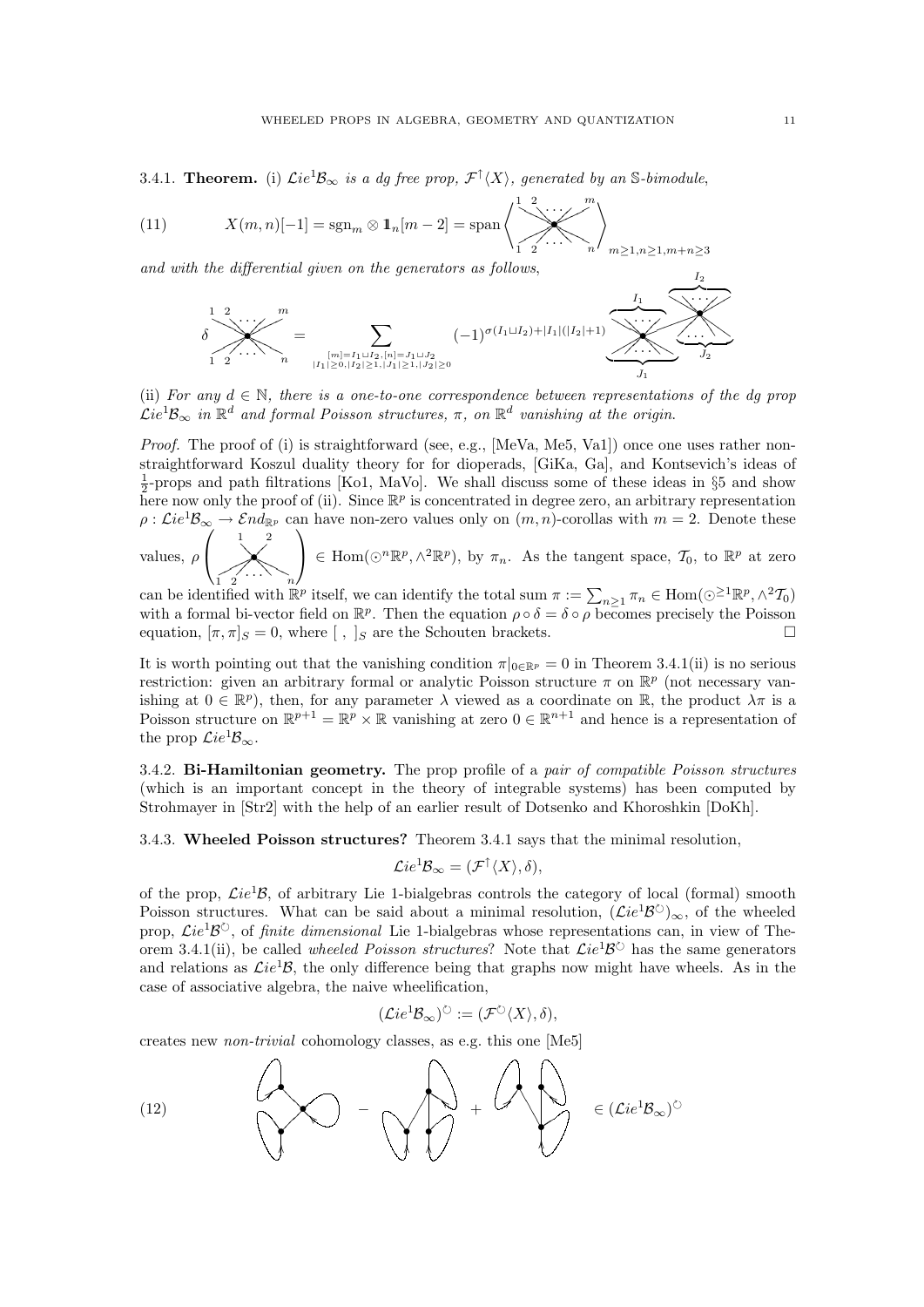which map under the natural projection  $(\mathcal{L}ie^1\mathcal{B}_{\infty})^{\circlearrowright} \to \mathcal{L}ie^1\mathcal{B}^{\circlearrowright}$  to zero. Thus the set of generators of a minimal resolution,  $(\mathcal{L}ie^1\mathcal{B}^{\circlearrowright})_{\infty}$ , of  $\mathcal{L}ie^1\mathcal{B}^{\circlearrowright}$  must be larger than the set (11), and at present its computation is beyond reach. All we can say now about mysterious wheeled Poisson structures on a graded formal manifold M is that (i) they are Maurer-Cartan elements of a certain  $L_{\infty}$ -algebra extension of the ordinary Schouten bracket on M which involves divergence operators (in fact, graph (12) gives us a glimpse of the  $\mu_3$  composition in that  $L_{\infty}$ -algebra), and (ii) they can be deformation quantized in exactly the same sense as ordinary Poisson structures; moreover, it is proven in [Me6] with the help of the theory of wheeled props that there exists universal formulae for deformation quantization of wheeled Poisson structures which involve only rational numbers  $\mathbb{Q}$ .

3.5. Pre-Lie algebras, Nijenhuis geometry and contractible dg manifolds. A  $pre-Lie$ algebra is a vector space together with a binary operation,  $\circ: V^{\otimes 2} \to V$ , satisfying the condition

$$
(a \circ b) \circ c - a \circ (b \circ c) - (-1)^{|b||c|} (a \circ c) \circ b + (-1)^{|b||c|} a \circ (c \circ b) = 0
$$

for any  $a, b, c \in V$ . Any pre-Lie algebra is naturally a Lie algebra with the bracket,  $[a, b] :=$  $a \circ b - (-1)^{|a||b|} b \circ a$ . Let us consider the following extension of this notion: a pre-Lie<sup>2</sup> algebra is a pre-Lie algebra  $(V, \circ)$  equipped with a compatible Lie bracket in degree 1, i.e. with a linear map<sup>1</sup> [•] :  $\wedge^2(V[-1]) \rightarrow V[-1]$  satisfying the Jacobi identities and the following compatibility condition,

$$
[a \bullet b] \circ c + (-1)^{|b|} a \circ [b \bullet c] + (-1)^{|b||a|+|b|} b \circ [a \bullet c] =
$$
  

$$
(-1)^{|b||c|+|c|} [(a \circ c) \bullet b] + (-1)^{(|a|+1)(|b|+|c|)+|a|} [(b \circ c) \bullet a], \quad \forall a, b, c \in V
$$

This compatibility condition can be understood as follows. The vector space  $V \oplus V[-1]$  is naturally a complex with trivial cohomology. If we write elements of  $V \oplus V[-1]$  as  $a + \Pi b$ , where  $a, b \in V$ and  $\Pi$  is a formal symbol of degree 1, then the natural differential in  $V \oplus V[-1]$  is given by  $d(a + \Pi b) = 0 + \Pi a$ . Given two arbitrary binary operations,

$$
\circ: V \otimes V \to V, \quad [\bullet] : \odot^2 V \to V[1],
$$

define a degree zero map,  $[ , ] : \wedge^2(V \oplus V[-1]) \to V \oplus V[-1]$  by setting,

$$
[a,b]:=a\circ b-(-1)^{|a||b|}b\circ a,\quad [\Pi a,b]:=-(-1)^{|a|}[a\bullet b]+\Pi a\circ b,\quad [\Pi a,\Pi b]:=\Pi\left[a\bullet b\right].
$$

3.5.1. Proposition [Me4]. The data  $(V \oplus V[-1], d, [-, ])$  is a (contractible) dg Lie algebra if and only if  $(V, \circ, [\bullet])$  is a pre-Lie<sup>2</sup> algebra.

Rather surprisingly, the minimal resolution,  $pre\text{-}Lie^2_{\infty}$ , of the operad of pre-Lie<sup>2</sup>-algebras has much to do with the famous Nijenhuis integrability condition in differential geometry. The following result is based on the works [ChLi, Me4, Str2].

3.5.2. **Theorem.** (i) The operad pre- $\mathcal{L}ie_{\infty}^2$  is a free operad,  $\mathcal{F}^{\lambda}\langle N\rangle$ , generated by an S-bimodule N with all  $N(m, n) = 0$  except the following ones,

 $\overline{1}$ 

$$
N(1, n) := \bigoplus_{p=1}^{n} \operatorname{Ind}_{\mathcal{S}_p \times \mathcal{S}_{n-p}}^{\mathcal{S}_n} 1_p \otimes \operatorname{sgn}_{n-p}[n-p-1] = \operatorname{span}\left\{\underbrace{\underbrace{\underbrace{\qquad \qquad \qquad \qquad \qquad}_{i_1 \ \ i_2 \ \ \cdots \ i_p}}}_{symmetric \ \ \text{skewsymmetric}} \right\}, \ n \geq 2,
$$

and equipped with a differential given on the generators by



<sup>1</sup>Equivalently, a linear map  $\lceil \bullet \rceil : \odot^2 V \rightarrow V[1]$ .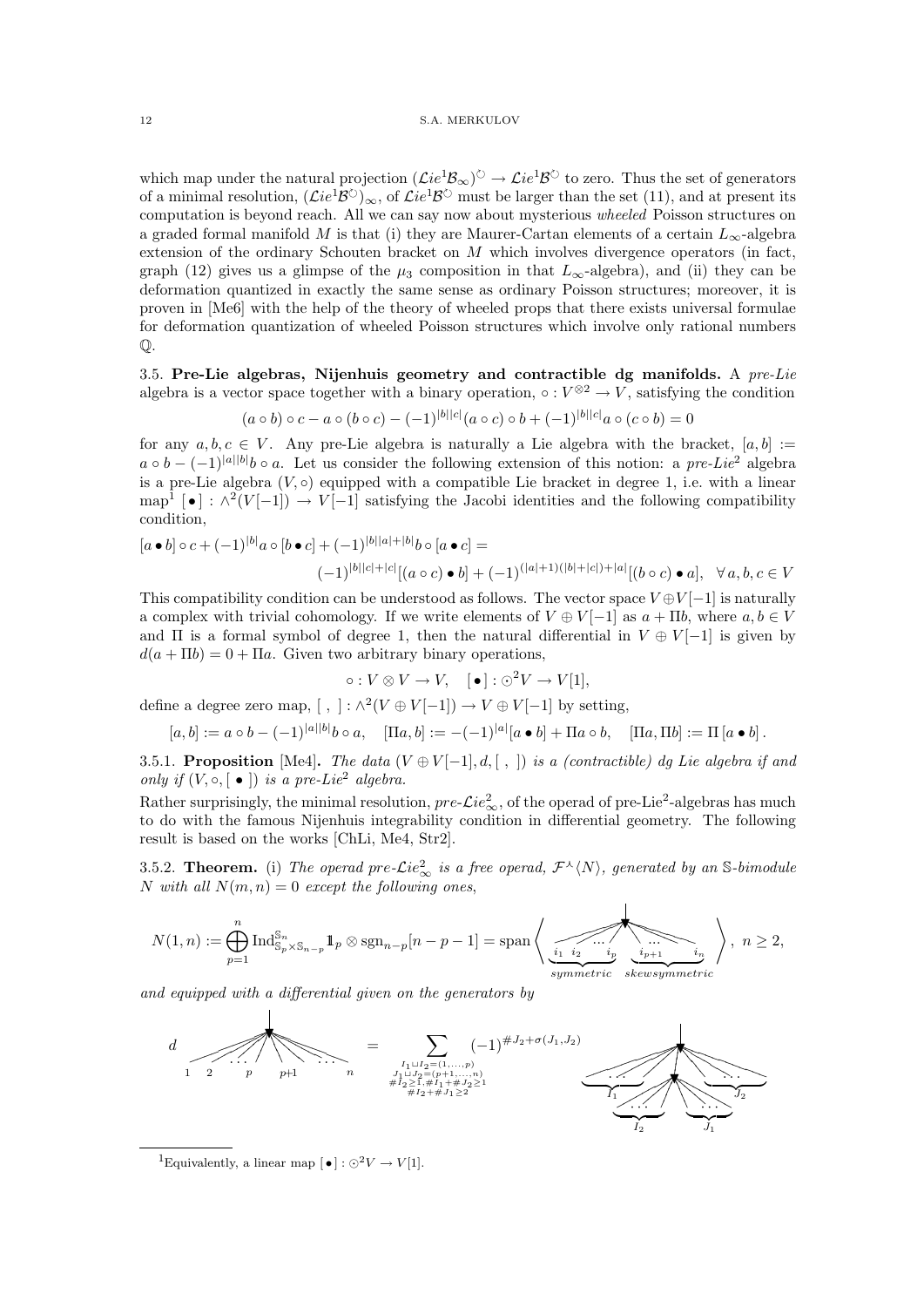

(ii) For any  $d \in \mathbb{N}$ , there is a one-to-one correspondence between representations of pre- $\mathcal{L}ie_{\infty}^2$  in  $\mathbb{R}^d$  and endomorphisms,  $J: \mathcal{T}_{\mathbb{R}^d} \to \mathcal{T}_{\mathbb{R}^d}$ , of the tangent bundle on the affine space  $\mathbb{R}^d$  satisfying the Nijenhuis integrability condition,  $N_J = 0$ , and the vanishing condition  $J|_{0 \in \mathbb{R}^d} = 0$ .

We recall that the Nijenhuis tensor of an endomorphism,  $J: \mathcal{T}_M \to \mathcal{T}_M$ , of the tangent bundle of an arbitrary smooth manifold M (in particular, of  $\mathbb{R}^m$ ) can be defined as a map

$$
\begin{array}{cccc}\nN_J: & \wedge^2 \mathcal{T}_{\mathbb{R}^m} & \longrightarrow & \mathcal{T}_{\mathbb{R}^m} \\
X \otimes Y & \longrightarrow & N_J(X, Y) := [JX, JY] + J^2[X, Y] - J[X, JY] - J[JX, Y],\n\end{array}
$$

and that its beauty is hidden in the far from being obvious fact that it is linear not only over R but also over arbitrary smooth functions,  $f \in \mathcal{O}_M$ , on M, that is,  $N_J(fX, Y) = N_J(X, fY) =$  $fN_J(X, Y)$ .

A representation of this dg operad in an arbitrary graded vector space V might be called a graded or extended Nijenhuis structure on V (viewed as a formal manifold). Interestingly, the category of these extended Nijenhuis manifolds is almost identical (see [Me4]) to the category of contractible dg manifolds which we first met in §3.2.4 when discussing Kontsevich's homotopy classification of dg manifolds. Proposition 3.5.1 above is in fact one of the simplest manifestations of this more general phenomenon.

3.6. Gerstenhaber algebras and Hertling-Manin geometry. We conclude this section with an example which was actually the first one to reveal strong interconnections between derived (via minimal resolutions) categories of rather simple algebraic structures and solution sets of highly non-linear diffeomorphism covariant differential equations on ordinary smooth manifolds.

A Gerstenhaber algebra is, by definition, a graded vector space V together with two linear maps,  $\circ$ :  $\odot^2 V \rightarrow V$  and  $[\bullet] : \odot^2 V \rightarrow V[1]$  such that  $(V, \circ)$  is a graded commutative algebra,  $(V[-1], [\bullet])$ is a graded Lie algebra, and the compatibility equation,

$$
[(a \circ b) \bullet c] = a \circ [b \bullet c] + (-1)^{|b|(|c|+1)} [a \bullet c] \circ b, \quad \forall \ a, b, c \in V,
$$

holds. The operad of Gerstenhaber algebras is often denoted by G. Its minimal resolution,  $\mathcal{G}_{\infty}$ , has been computed in [GeJo]; it is one of the most important operads in mathematics which found many applications in homological algebra, algebraic topology and deformation quantization. It was shown in [Me2] that  $\mathcal{G}_{\infty}$  has also a differential geometric dimension:

3.6.1. Theorem. For any  $d \in \mathbb{N}$ , there is a one-to-one correspondence between representations of the dg operad  $\mathcal{G}_{\infty}$  in  $\mathbb{R}^d$  (concentrated in degree 0) and morphisms of sheaves,  $\mu: \odot^2 T_{\mathbb{R}^d} \to T_{\mathbb{R}^d}$ , making the tangent sheaf,  $\mathcal{T}_{\mathbb{R}^d}$ , into a commutative and associative algebra and satisfying the Hertling-Manin integrability condition,  $R_{\mu} = 0$ , and the vanishing condition  $\mu|_{0 \in \mathbb{R}^d} = 0$ .

We recall that the Hertling-Manin tensor,  $R_{\mu}$ , of an arbitrary commutative and associative product,  $\mu : \mathcal{T}_M \odot \mathcal{T}_M \to \mathcal{T}_M$ , on the tangent sheaf of an arbitrary smooth manifold M is a map [HeMa]

$$
R_{\mu}: \quad \otimes^4 \mathcal{T}_M \qquad \longrightarrow \qquad \mathcal{T}_M
$$
  

$$
X \otimes Y \otimes Z \otimes W \quad \longrightarrow \quad R_{\mu}(X, Y, Z, W)
$$

where

$$
R_{\mu}(X, Y, Z, W) = [\mu(X, Y), \mu(Z, W)] - \mu([\mu(X, Y), Z], W) - \mu(Z, [\mu(X, Y), W])
$$
  

$$
- \mu(X, [Y, \mu(Z, W)]) - \mu[X, \mu(Z, W)], Y) + \mu(X, \mu(Z, [Y, W]))
$$
  

$$
+ \mu(X, \mu([Y, Z], W)) + \mu([X, Z], \mu(Y, W)) + \mu([X, W], \mu(Y, Z)).
$$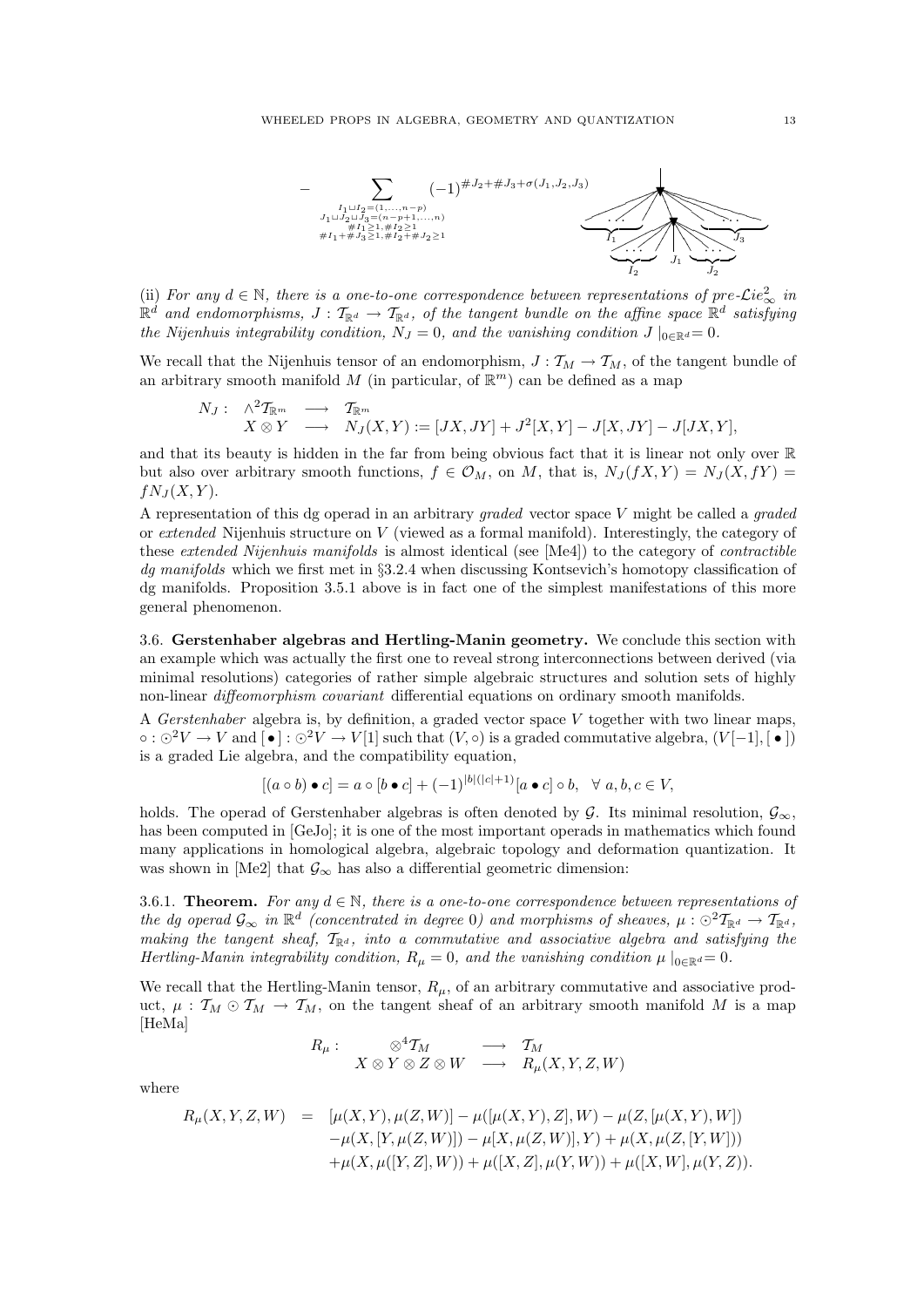A remarkable fact is that this map is linear not only over R but also over arbitrary smooth functions,  $f \in \mathcal{O}_M$ , on M, that is,  $R_u(fX, Y, Z, W) = fR_u(X, Y, Z, W), R_u(X, fY, Z, W) =$  $fR_u(X, Y, Z, W)$ , etc. One can view the Hertling-Manin integrability equation as a diffeomorphism covariant version of the WDVV equation [HeMa, HMT].

## 4. Applications to deformation theory

4.1. From minimal resolutions to  $L_{\infty}$ -algebras. One of the advantages of knowing a dg free resolution,  $\mathcal{P}_{\infty}$ , of a  $\mathfrak{G}$ -algebra controlling a mathematical structure  $\mathcal{P}$  is that  $\mathcal{P}_{\infty}$  paves a direct way to the deformation theory of P-structures. In the heart of this approach to the deformation theory of many algebraic and geometric structures is observation 4.1.2 (see below) which was proven in [MeVa] in several ways. For its precise formulation we need the following notion.

4.1.1. **Definitions.** A  $L_{\infty}$ -algebra  $(\mathfrak{g}, {\mu_n : \wedge^n \mathfrak{g} \to \mathfrak{g}[2-n]}_{n \geq 1})$  is called *filtered* if  $\mathfrak{g}$  admits a non-negative decreasing Hausdorff filtration,

$$
\mathfrak{g}_0=\mathfrak{g}\supseteq\mathfrak{g}_1\supseteq\ldots\supseteq\mathfrak{g}_i\supseteq\ldots,
$$

such that  $\text{Im }\mu_n \subset \mathfrak{g}_n$  for all  $n \geq n_0$  beginning with some  $n_0 \in \mathbb{N}$ . In this case it make sense to define the associated set,  $MC(\mathfrak{g})$ , of *Maurer-Cartan elements* as a subset of  $\mathfrak{g}$  consisting of degree 1 elements  $\Gamma$  satisfying the equation  $\sum_{n\geq 1} \frac{1}{n!} \mu_n(\Gamma,\ldots,\Gamma) = 0$ .

A very useful fact is that to every Maurer-Cartan element,  $\Gamma \in \mathcal{MC}(\mathfrak{g})$ , of a filtered  $L_{\infty}$ -algebra  $(\mathfrak{g}, {\mu_n : \wedge^n \mathfrak{g} \to \mathfrak{g}}_{n \geq 1})$  there corresponds a  $\Gamma$ -twisted  $L_{\infty}$ -algebra structure,  ${\mu_n^{\Gamma} : \wedge^n \mathfrak{g} \to \mathfrak{g}}_{n \geq 1}$ , on  $\mathfrak g$ . If one thinks of the original  $L_{\infty}$  algebra as of a dg manifold  $(\mathcal{M}_{\mathfrak g}, \mathfrak d)$  (see §4.1.2), then the set  $\mathcal{MC}(\mathfrak{g})$  can be identified with the zero set of the homological vector field  $\mathfrak{d}$ , and the Γ-twisted  $\mathcal{L}_{\infty}$ algebra structure on g corresponds to that homological vector field  $\mathfrak{d}^{\Gamma}$  on  $\mathcal{M}_{\mathfrak{g}}$  which is obtained from  $\eth$  by the translation diffeomorphism,  $x \to x + \Gamma$ ,  $\forall x \in \mathcal{M}_{\mathfrak{g}}$ .

4.1.2. Theorem [MeVa]. Let  $(\mathcal{F}^{\mathfrak{G}}(E), \delta)$  be a dg free  $\mathfrak{G}$ -algebra (see Table 1) generated by an S-bimodule E, and let  $(Q, \delta_Q)$  be an arbitrary dg  $\mathfrak{G}$ -algebra. Then

- (i) the graded vector space,  $\mathfrak{g} := \text{Hom}_{\mathbb{S}}(E, \mathcal{Q})[-1]$ , is canonically a filtered  $L_{\infty}$ -algebra;
- (ii) the set of all morphisms,  $\{\mathcal{F}^{\mathfrak{G}}(E) \to \mathcal{Q}\}\$ , of dg  $\mathfrak{G}$ -algebras is canonically isomorphic to the Maurer-Cartan set,  $\mathcal{MC}(\mathfrak{g})$ , of the  $L_{\infty}$ -algebra in (i).

*Proof.* As an illustration we show an elementary proof of the theorem in the simplest case  $\mathfrak{G} = \mathfrak{G}^{\dagger}$ (see Table 1), i.e. in the case when  $\mathcal{F}^{\mathfrak{G}}\langle E \rangle$  is the free associative algebra, ⊗•E, generated by a graded vector space E and  $(Q, \delta_Q)$  is an arbitrary dg associative algebra (we refer the reader to [MeVa] for all other cases from Table 1 except  $\mathfrak{G}^{\circlearrowright}$ , and to [Gr2] for the case  $\mathfrak{G}^{\circlearrowright}$ ). With these data we shall associate a cohomological vector field,  $\eth$ , on the space  $\mathfrak{g}[1] = \text{Hom}(E, \mathcal{Q}) = \mathcal{Q} \otimes E^*$ , and we shall do it in local coordinates by assuming further (only for simplicity of signs factors in formulae) that the graded vector spaces  $E$  and  $Q$  are free modules over some graded commutative ring,  $R = \bigoplus_{i \in \mathbb{Z}} R^i$ , with *degree* 0 generators  $\{e_a\}_{a \in I}$  and, respectively,  $\{e_\alpha\}_{\alpha \in J}$ . Then the differentials in ⊗•E and Q, as well as multiplication  $\circ$  in Q, have, respectively, the following coordinate representations,

$$
\delta e_a = \sum_{\substack{k \geq 1 \\ a_1 \dots a_k \in I}} \delta_a^{a_1 \dots a_k} e_{a_1} \otimes \dots \otimes e_{a_k}, \qquad \delta_{\mathcal{Q}} e_{\alpha} = \sum_{\beta \in J} Q_{\alpha}^{\beta} e_{\beta}, \qquad e_{\alpha} \circ a_{\beta} = \sum_{\gamma \in J} \mu_{\alpha \beta}^{\gamma} e_{\gamma},
$$

for some coefficients  $\delta_a^{a_1...a_k} \in R^1$ ,  $Q_{\alpha}^{\beta} \in R^1$  and  $\mu_{\alpha\beta}^{\gamma} \in R^0$ . The vector space of all R-linear maps, Hom $(E, \mathcal{Q})$ , is naturally graded,  $Hom(E, \mathcal{Q}) = \bigoplus_{i \in \mathbb{Z}} Hom^i(E, \mathcal{Q})$ , with  $Hom^i(E, \mathcal{Q})$  denoting the space of all homogeneous linear maps of degree i. In the chosen bases a generic element  $\gamma \in \text{Hom}^i(E, \mathcal{Q})$  gets a coordinate representation,  $\gamma(e_a) = \sum_{\alpha \in J} \gamma^{\alpha}_{a(i)} e_{\alpha}$ , for some coefficients  $\gamma_{a(i)}^{\alpha} \in R^i$ . The family of parameters  $\{\gamma_{a(i)}^{\alpha}\}_{a \in I, \alpha \in J, i \in \mathbb{Z}}$  provides us with a coordinate system on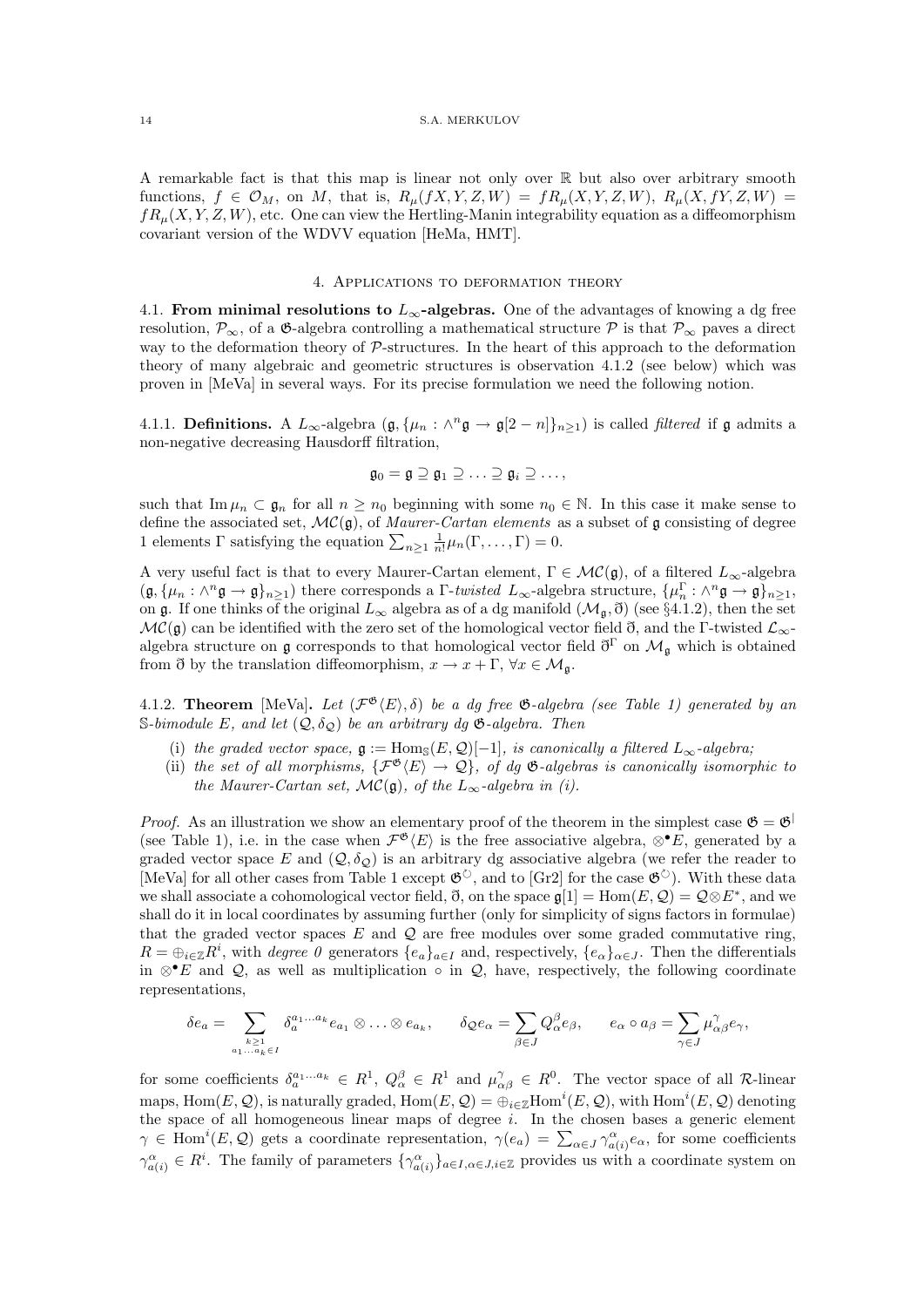the formal manifold  $\mathcal{M}_{\mathfrak{g}} \simeq \text{Hom}(E, \mathcal{Q})$ . In these coordinates the required homological vector field on  $\mathcal{M}_{\mathfrak{a}}$ , that is, a  $\mathcal{L}_{\infty}$ -structure on Hom $(E, \mathcal{Q})[-1]$ , is given explicitly by

$$
\vec{\sigma} = \left(\sum_{\alpha,\beta,a,i} Q^{\alpha}_{\beta} \gamma^{\beta}_{a(i)} - \sum_{a,a_{\bullet},\alpha,i} (-1)^{i} \delta^{a_{1}...a_{k}}_{a} \gamma^{\alpha}_{a_{1}...a_{k}(i)}\right) \frac{\partial}{\partial \gamma^{\alpha}_{a(i)}}
$$

where, for  $k > 2$ ,

$$
\gamma_{a_1a_2\ldots a_k(i)}^{\alpha} = \sum_{\substack{\beta \bullet, \gamma \bullet \in J \\ i_1 + \ldots + i_k = i}} \mu_{\beta_1\gamma_1}^{\alpha} \mu_{\beta_2\gamma_2}^{\gamma_1} \ldots \mu_{\beta_{k-1}\beta_k}^{\gamma_{k-2}} \gamma_{a_1(i_1)}^{\beta_1} \gamma_{a_2(i_2)}^{\beta_2} \ldots \gamma_{a_k(i_k)}^{\beta_k}.
$$

The equation  $[\mathfrak{d}, \mathfrak{d}] = 0$  follows straightforwardly from the assumptions that  $\delta^2 = 0$ ,  $\delta_{\mathcal{Q}}^2 = 0$ , as well as from the associativity of the product  $\circ$  and its compatibility with  $\delta_{\mathcal{Q}}$ . This proves (i). The Maurer-Cartan set  $\mathcal{MC}(\mathfrak{g})$  is precisely the set  $\{\gamma \in \text{Hom}^0(E, \mathcal{Q}) : \mathfrak{d}|_{\gamma} = 0\}$  and, therefore, consists of all points in  $Hom(E, \mathcal{Q})$  which have all the coordinates  $\{\gamma_{a(i)}^{\alpha}\}_{i\neq0}$  vanishing, and the coordinate  $\gamma_{a(0)}^{\alpha}$  satisfying the equations,

$$
\sum_{\beta\in J}Q^\alpha_\beta\gamma^\beta_{a(0)}-\sum_{a_1,...,a_k\in I}\delta_a^{a_1...a_k}\gamma^\alpha_{a_1...a_k(0)}=0.
$$

Which just say that the associated to  $\gamma_{a(0)}^{\alpha}$  map of associative algebras,  $\odot^{\bullet} E \to \mathcal{Q}$ , commutes with the differentials  $\delta$  and  $\delta_Q$  defining thereby a morphism of dg algebras. This proves claim (ii).  $\Box$ 

4.2. Deformation theory. The theory of operads and props gives a universal approach to the deformation theory of many algebraic and geometric structures and provides us with a conceptual explanation of the well-known "experimental" observation that a deformation theory is controlled by a differential graded (dg, for short) Lie or, more generally, a  $L_{\infty}$ -algebra. What happens is the following [KoSo, MeVa, vdL]:

- (I) an algebraic or a (germ of) geometric structure,  $\mathfrak{s}$ , in a vector space V (which is an object in the corresponding category,  $\mathfrak{S}$ , of algebraic or geometric structures) can often be interpreted as a representation,  $\alpha_s : \mathcal{S} \to \mathcal{E} nd_V$ , of a  $\mathfrak{G}$ -algebra S uniquely associated to the category of s-structures;
- (II) a dg resolution,  $\pi : \mathcal{S}_{\infty} = (\mathcal{F}^{\mathfrak{G}} \langle E \rangle, \delta) \to \mathcal{S}$ , of the  $\mathfrak{G}$ -algebra  $\mathcal{S}$  gives rise, by Theorem 4.1.2, to a filtered  $L_{\infty}$ -algebra on the vector space  $\mathfrak{g} = \text{Hom}_{\mathbb{S}}(E, \mathcal{E}nd_V)[-1]$ ) whose Maurer-Cartan elements correspond to all possible representations,  $S_{\infty} \to \mathcal{E}nd_V$ ; in particular, our original algebraic or geometric structure  $\mathfrak s$  defines a Maurer-Cartan element  $\Gamma_{\mathfrak s} := \alpha_{\mathfrak s} \circ \pi$ in  $\mathcal{MC}(\mathfrak{g});$
- (III) the  $\Gamma_{\mathfrak{s}}$ -twisted  $L_{\infty}$ -algebra structure on g is precisely the one which controls, in Deligne's sense, the deformation theory of s.

For example, if  $\mathfrak s$  is a structure of associative algebra on a vector space V, then,

- (i) there is an operad,  $\mathcal{A}ss$ , uniquely associated to the category of associative algebras such that s corresponds to a morphism,  $\alpha_s : \mathcal{A}ss \to \mathcal{E}nd_V$ , of operads (see §2.1);
- (ii) there is a unique minimal resolution (see Theorem 3.1.2),  $\mathcal{A}ss_{\infty}$ , of  $\mathcal{A}ss$  which is generated by the S-module  $E = {\mathbb{K}}[S_n][n-2]$  and whose representations,  $\pi : \mathcal{A}ss_{\infty} \to \mathcal{E}nd_V$ , in a dg space  $V$  are in one-to-one correspondence with Maurer-Cartan elements in the Lie algebra,

$$
(\mathcal{G}:=\mathrm{Hom}_{\mathbb{S}}(E,\mathcal{E}nd_V)[-1]=\oplus_{n\geq 1}\mathrm{Hom}_{\mathbb{K}}(V^{\otimes n},V)[1-n],[\ ,\ ]_G),
$$

where  $\left[\right, \left.\right]_G$  are Gerstenhaber brackets.

(iii) the particular associative algebra structure  $\mathfrak s$  on V gives, therefore, rise to the associated Maurer-Cartan element  $\gamma_{\mathfrak{s}} := \alpha_{\mathfrak{s}} \circ \pi$  in G; twisting G by  $\gamma_{\mathfrak{s}}$  gives the Hochschild dg Lie algebra,  $\mathcal{G}_{\mathfrak{s}} = (\bigoplus_n \text{Hom}_{\mathbb{K}}(V^{\otimes n}, V)[1-n], [ , ]_G, d_H := [\gamma_{\mathfrak{s}}, ]_G)$  which indeed controls the deformation theory of s.

This is a classical example illustrating how the machine works. For some new applications of this approach to deformation theory (e.g. to the proof of Deligne's conjecture or to the deformation theory of associative bialgebras) we refer to [KoSo, MeVa] and to many references cited there.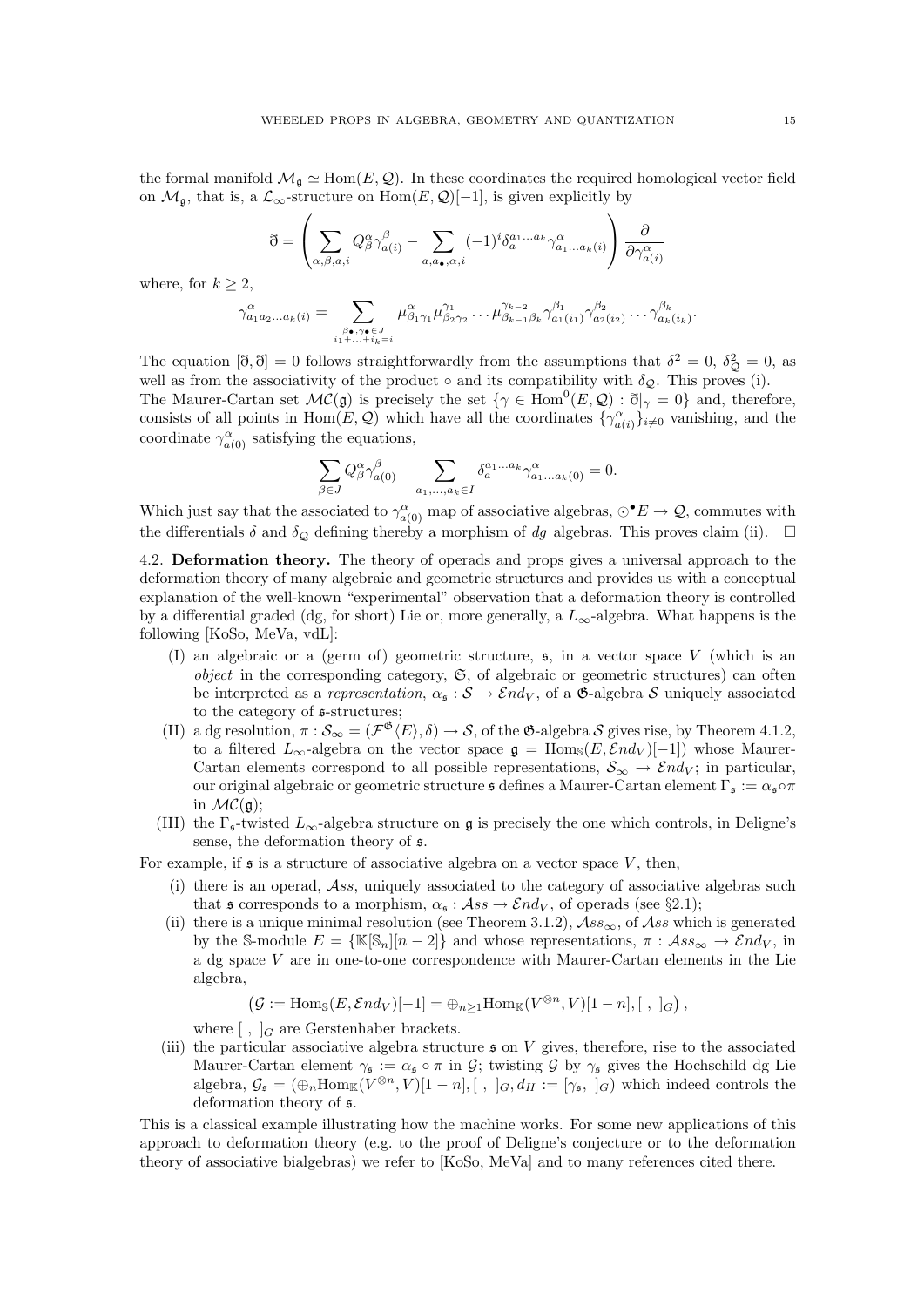## 5. KOSZUL DUALITY THEORY, QUANTUM BV MANIFOLDS AND EFFECTIVE  $BF$ -ACTIONS

5.1. Quadratic G-algebras and their Koszul duals. Koszul duality theory of quadratic Galgebras is one of the most powerful theorem-proving technique in the theory of (wheeled) operads and properads and their applications.

What is a *quadratic*  $\mathfrak{G}\text{-algebra?}$  Every family of graphs,  $\mathfrak{G}$ , from Table 1 has a uniquely defined subfamily,  $\mathfrak{G}_{gen}$ , of *generating* graphs, which, by definition, is the smallest subset of  $\mathfrak{G}$  with the defining property such that, for every  $G \in \mathfrak{G}$  and any  $\mathfrak{G}\text{-algebra } \mathcal{P}$ , the associated "contraction" composition  $\mu_{\mathfrak{G}} : G(\mathcal{P}) \to \mathcal{P}$  can be represented as an iteration (in the sense of (1)) of compositions  $\mu_{G_i}$  for some  $G_i \in \mathfrak{G}_{gen}$ ,  $i \in I$ . For example,



5.1.1. Weight gradation. let  $\mathfrak G$  be a family of graphs from Table 1. For any graph  $G \in \mathfrak G$  with p vertices and q wheels (that is, closed paths of directed internal edges) we set  $||G|| := p + q$  and call it the *weight* of G. Thus  $\mathfrak{G}_{gen} \subset \mathfrak{G}$  consists precisely of graphs of weight 2.

For an S-bimodule E set  $\mathcal{F}^{\mathfrak{G}}_{(\lambda)}\langle E \rangle$  to be an S-subbimodule of the free  $\mathfrak{G}$ -algebra  $\mathcal{F}^{\mathfrak{G}}\langle E \rangle$  spanned by decorated graphs of weight  $\lambda$ .

5.1.2. Definition. A G-algebra, P, is called *quadratic* if it is the quotient,  $\mathcal{F}^{\mathfrak{G}}\langle E\rangle/\langle R\rangle$ , of a free  $\mathfrak{G}\text{-algebra}$  (generated by an S-bimodule E) modulo the ideal generated by a subspace  $\mathcal{R} \subset$  $\mathcal{F}^{\mathfrak{G}}_{(2)}\langle E\rangle = \bigoplus_{G\in\mathfrak{G}_{gen}} G\langle E\rangle$ . It comes equipped with an induced weight gradation,  $\mathcal{P} = \bigoplus_{\lambda\geq 1} \mathcal{P}_{(\lambda)},$ where  $\mathcal{P}_{(\lambda)} = \mathcal{F}^{\mathfrak{G}}_{(\lambda)} \langle E \rangle / \langle \mathcal{R} \rangle$ . In particular,  $\mathcal{P}_{(1)} = E$  and  $\mathcal{P}_{(2)} = \mathcal{F}^{\mathfrak{G}}_{(2)} \langle E \rangle / \mathcal{R}$ .

5.2. Koszul duality. Let  $\mathfrak{G}_c$  be any family of *connected* graphs from Table 1. In this case one can associate to any quadratic  $\mathfrak{G}_c$ -algebra  $\mathcal P$  its Koszul dual  $\mathfrak{G}_c$ -coalgebra  $\mathcal P^i$ . We omit technical details (referring to [GiKa, GeJo, Ga, Va1, MMS, Me7]) and explain just the working scheme: (i) The notion of  $\mathfrak{G}_c$ -coproperad is obtained by an obvious dualization of the notion of  $\mathfrak{G}_c$ -algebra

(see §2.3): this is an S-bimodule  $\mathcal{P} = \{\mathcal{P}(m,n)\}\$  together with a family of linear  $\mathbb{S}_m \times \mathbb{S}_n$ -equivariant maps,

$$
\left\{\Delta_G:\mathcal{P}(m,n)\to G\langle\mathcal{P}\rangle\right\}_{G\in\mathfrak{G}_c(m,n),m,n\geq 0},\
$$

which satisfy the coassociativity condition,  $\Delta_G = \Delta'_H \circ \Delta_{G/H}$ , for any subgraph  $H \subset G$  which belongs to the family  $\mathfrak{G}$ . Here  $\Delta'_H$ :  $(G/H)\langle E\rangle \to G\langle E\rangle$  is the map which equals  $\Delta_H$  on the distinguished vertex of  $G/H$  and which is identity on all other vertices of  $G$ .

(ii) There exists a pair of adjoint exact functors

B: the category of dg 
$$
\mathfrak{G}_c
$$
-algebras  $\rightleftarrows$  the category of dg  $\mathfrak{G}_c$ -coalgebras:  $B^c$   
 $\longrightarrow$   $(B(\mathcal{P}), \partial_{\mathcal{P}})$   
 $(B^c(\mathcal{Q}), \partial_{\mathcal{Q}})$   $\longleftarrow$   $\square$   $\mathcal{Q}$ 

such that, for any dg  $\mathfrak{G}_c$ -algebra  $\mathcal P$  the composition  $B^c(B(\mathcal P))$  is a dg free resolution of  $\mathcal P$ . The differential  $\partial_{\mathcal{P}}$  in  $B(\mathcal{P})$  encodes both the differential and all the generating contraction compositions,  $\{\mu_{\mathfrak{G}}: G\langle \mathcal{P}\rangle \to \mathcal{P}\}_{G\in \mathfrak{G}_{gen}}$ , in the  $\mathfrak{G}_c$ -algebra  $\mathcal{P}$  (and similarly for  $\partial_{\mathcal{Q}}$ ).

(iii) As a vector space,  $B(\mathcal{P})$ , is isomorphic to the free  $\mathfrak{G}_c$ -algebra,  $\mathcal{F}^{\mathfrak{G}_c}(\hat{\mathcal{P}})$ , generated by an S-bimodule  $\hat{\mathcal{P}}$  which is linearly isomorphic to  $\mathcal{P}$ . Hence it comes equipped with a double weight gradation,  $B(\mathcal{P}) = \bigoplus_{\lambda,\mu \geq 1} B_{(\mu)}^{(\lambda)}$  $\binom{(\lambda)}{(\mu)}(\mathcal{P})$ , one of which (say,  $\lambda$ ) is induced from the weight gradation of P and the other (say,  $\mu$ ), is given by the standard weight gradation,  $\oplus_{\mu\geq 1} \mathcal{F}^{\mathfrak{G}_c}_{(\mu)}\langle\hat{\mathcal{P}}\rangle$ , of a free  $\mathfrak{G}_c$ -algebra. The differential  $\partial_{\mathcal{P}}$  preserves the  $\lambda$ -gradation and decreases by one the  $\mu$ -gradation.

and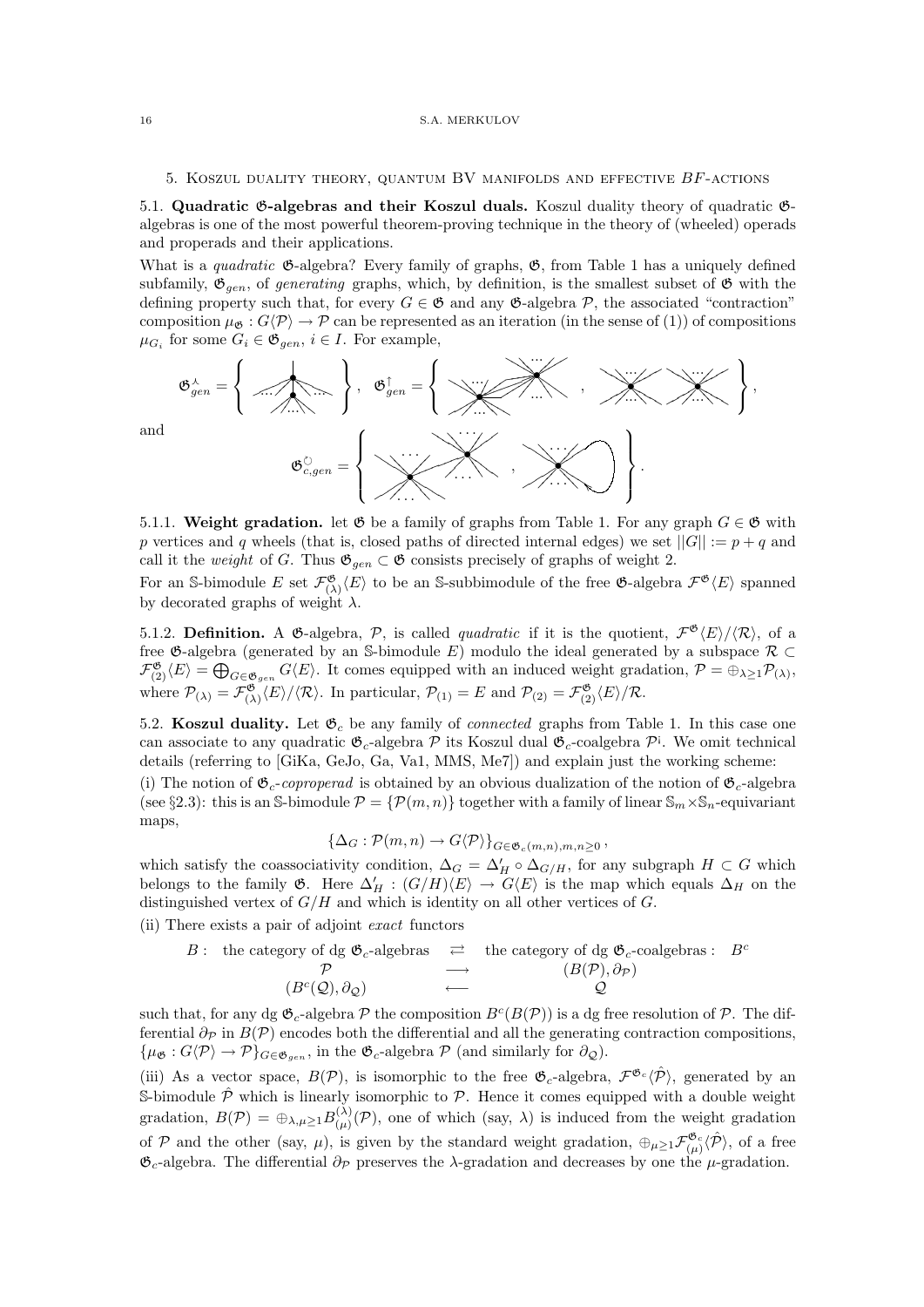5.2.1. Definition. Given a quadratic  $\mathfrak{G}_c$ -algebra  $\mathcal{P}$ , the weight graded  $\mathfrak{G}_c$ -coalgebra  $\mathcal{P}^{\dagger}$  =  $\oplus_{\lambda \geq 1} \mathcal{P}_{(\lambda)}^{\mathfrak{i}}$  with  $\mathcal{P}_{(\lambda)}^{\mathfrak{i}}$  $\alpha^{i}_{(\lambda)} := B^{(\lambda)}_{(\lambda)}$  $\mathcal{L}^{(\lambda)}_{(\lambda)}(\mathcal{P}) \cap \text{Ker } \partial_{\mathcal{P}} \subset B(\mathcal{P})$  is called Koszul dual to  $\mathcal{P}.$ 

The beauty of this notion is that  $\mathcal{P}^{\dagger}$  is again quadratic and, moreover, can often be easily computed directly from generators and relations,  $E$  and  $\mathcal{R}$ , of  $\mathcal{P}$ .

5.2.2. **Definition.** A quadratic  $\mathfrak{G}_c$ -algebra  $\mathcal P$  is called *Koszul*, if the associated inclusion of dg coproperads,  $\iota : (\mathcal{P}^{\mathsf{i}}, 0) \longrightarrow (B(\mathcal{P}), \partial_{\mathcal{P}})$ , is a quasi-isomorphism.

As the cobar construction functor  $B<sup>c</sup>$  preserves quasi-isomorphisms between connected  $\mathfrak{G}$ coalgebras, the composition

$$
\pi: \mathcal{P}_{\infty} := B^c(\mathcal{P}^{\mathsf{i}}) \stackrel{B^c(\imath)}{\longrightarrow} B^c(B(\mathcal{P})) \stackrel{\text{natural projection}}{\longrightarrow} \mathcal{P}
$$

is a quasi-isomorphism if and only if  $\mathcal P$  is Koszul; in this case the dg free  $\mathfrak{G}_c$ -algebra  $\mathcal P_\infty$  gives us a minimal resolution of the quadratic algebra  $P$ . Almost all minimal resolutions listed in §2 have been obtained in this way.

5.3. Homotopy transfer formulae. If  $\mathcal{P}_{\infty}$  is a minimal resolution of some  $\mathfrak{G}$ -algebra  $\mathcal{P}$ , and  $(V, d)$  is a complex carrying a P-structure, then one might expect that the associated cohomology space,  $H(V, d)$ , carries an induced structure of  $\mathcal{P}_{\infty}$ -algebra. In the case when P is an operad of associative algebras, existence of such induced  $\mathcal{A}ss_{\infty}$ -structures was proven by Kadeishvili in [Ka] and the first explicit formulae have been shown in [Me1]. Later Kontsevich and Soibelman [KoSo] have nicely rewritten these homotopy transfer formulae in terms of sums of decorated graphs. In fact, it is a general phenomenon that the homotopy transfer formulae can be represented as sums of graphs. The required graphs are precisely the ones which describe the image of the natural inclusion  $\iota : (\mathcal{P}^{\mathfrak{i}},0) \longrightarrow (B(\mathcal{P}),\partial_{\mathcal{P}})$ , and apply to any quadratic  $\mathfrak{G}\text{-algebra}$ , not necessarily the Koszul one [Me7].

5.4. Example: unimodular Lie 1-bialgebras versus quantum BV manifolds. The wheeled prop,  $\mathcal{UL}ie^{1}B$ , of unimodular Lie 1-bialgebras was defined in [Me7] (cf. §3.4) as the quotient,  $\mathcal{F}_c^{\circlearrowright}(B)/\langle \mathcal{R} \rangle$ , of the free wheeled properad generated by S-bimodule (9) modulo the ideal generated

by relations (7), (10) and the following ones,  $\bigvee_{n=0}^{\infty} 0$ , expressing unimodularity

of both binary operations. This is a quadratic wheeled properad so that one can apply the above general machinery to compute its Koszul dual coproperad,  $\mathcal{UL}ie^{1}B^{i}$ , and then the dg properad  $\mathcal{P}_{\infty} := B^{c}(\mathcal{UL}ie^{\mathbf{i}}\mathcal{B}^{\mathbf{i}})$  which turns out to be a free wheeled properad,  $\mathcal{F}_{c}^{\circlearrowright}\langle Z\rangle$ , generated by an S-bimodule,

$$
Z(m,n) := \bigoplus_{a\geq 0}^{\infty} \text{sgn}_m \otimes \mathbb{1}_n[m-2-2a] = \text{span}\left\{\left\{\bigoplus_{a=0}^{1\ 2\ \frac{m-1}{a}}\right\}_{m+n}^{m}\right\}_{m+n+2a\geq 3\atop m+a\geq 1,n+a\geq 1}.
$$

and equipped with the following differential

$$
\delta \begin{array}{c}\n1 \, 2 \, \ldots \\
\vdots \\
\delta\n\end{array}\n\begin{array}{c}\n1 \, 2 \, \ldots \\
\vdots \\
\delta\n\end{array}\n\end{array}\n= (-1)^{m-1} \begin{array}{c}\n1 \, 2 \, \ldots \\
\vdots \\
\delta\n\end{array}\n\begin{array}{c}\n\ldots \\
\delta\n\end{array}\n\end{array}\n\begin{array}{c}\n\lambda \, \ldots \\
\lambda \, \ldots \\
\lambda \, \ldots \\
\lambda \, \ldots \\
\lambda \, \ldots \\
\lambda \, \ldots \\
\lambda \, \ldots \\
\lambda \, \ldots \\
\lambda \, \ldots \\
\lambda \, \ldots \\
\lambda \, \ldots \\
\lambda \, \ldots \\
\lambda \, \ldots \\
\lambda \, \ldots \\
\lambda \, \ldots \\
\lambda \, \ldots \\
\lambda \, \ldots \\
\lambda \, \ldots \\
\lambda \, \ldots \\
\lambda \, \ldots \\
\lambda \, \ldots \\
\lambda \, \ldots \\
\lambda \, \ldots \\
\lambda \, \ldots \\
\lambda \, \ldots \\
\lambda \, \ldots \\
\lambda \, \ldots \\
\lambda \, \ldots \\
\lambda \, \ldots \\
\lambda \, \ldots \\
\lambda \, \ldots \\
\lambda \, \ldots \\
\lambda \, \ldots \\
\lambda \, \ldots \\
\lambda \, \ldots \\
\lambda \, \ldots \\
\lambda \, \ldots \\
\lambda \, \ldots \\
\lambda \, \ldots \\
\lambda \, \ldots \\
\lambda \, \ldots \\
\lambda \, \ldots \\
\lambda \, \ldots \\
\lambda \, \ldots \\
\lambda \, \ldots \\
\lambda \, \ldots \\
\lambda \, \ldots \\
\lambda \, \ldots \\
\lambda \, \ldots \\
\lambda \, \ldots \\
\lambda \, \ldots \\
\lambda \, \ldots \\
\lambda \, \ldots \\
\lambda \, \ldots \\
\lambda \, \ldots \\
\lambda \, \ldots \\
\lambda \, \ldots \\
\lambda \, \ldots \\
\lambda \, \ldots \\
\lambda \, \ldots \\
\lambda \, \ldots \\
\lambda \, \ldots \\
\lambda \, \ldots \\
\lambda \, \ldots \\
\lambda \, \ldots \\
\lambda \, \ldots \\
\lambda \, \ldots \\
\lambda \, \ldots \\
\lambda \, \ldots \\
\lambda \, \ldots \\
\lambda \, \ldots \\
\lambda \, \ldots \\
\lambda \, \ldots \\
\lambda \, \ldots \\
\lambda \, \ldots \\
\lambda \, \ldots \\
\lambda \,
$$

It is not known at present whether or not  $\mathcal{UL}ie^{1}\mathcal{B}$  is Koszul, i.e. whether or not the above free properad is a (minimal) resolution of the latter. In any case,  $\mathcal{UL}ie^{1}B_{\infty}$  gives us an approximation to that minimal resolution, and has, in fact, a geometrically meaningful set,  $\{\mathcal{UL}ie^{1}B_{\infty} \to \mathcal{E}nd_{V}\},\$ of all possible representations. To describe this set let us recall a few notions from the Schwarz model [Sc] of the Batalin-Vilkovisky quantization formalism [BaVi].

 $I^{\prime}$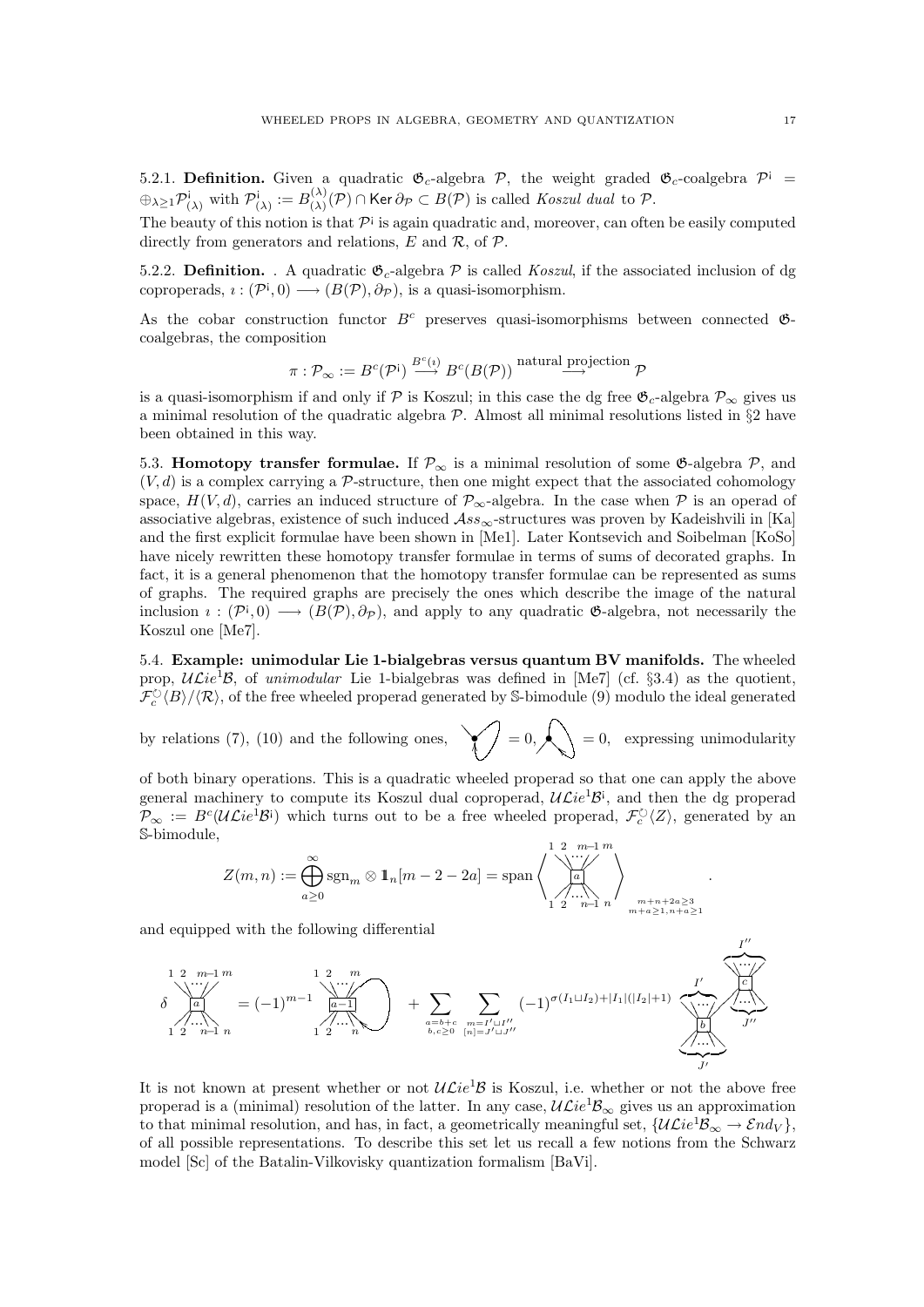5.5. Formal quantum BV manifolds. Let  $\{x^a, \psi_a, \hbar\}_{1 \leq a \leq n}$ ,  $n \in \mathbb{N}$ , be a set of formal homogeneous variables of degrees  $|x^a| + |\psi_a| = 1$  and  $|\hbar| = 2$ , and let  $\mathcal{O}_{x,\psi}^{\hbar} := \mathbb{K}[[x^a, \psi_a, \hbar]]$  be the associated free graded commutative ring which we view from now on as a  $\mathbb{K}[[\hbar]]$ -algebra. The degree −1 Lie bracket,

$$
\{f \bullet g\} := (-1)^{|f|} \Delta(fg) - (-1)^{|f|} \Delta(f)g - f\Delta(g), \ \forall \ f, g \in \mathcal{O}_{x,\psi}^{\hbar}
$$

make  $\mathcal{O}_{x,\psi}^{\hbar}$  into a Gerstenhaber K[[ $\hbar$ ]]-algebra (see §3.6). Here and elsewhere  $\Delta :=$  $\sum_{a=1}^n (-1)^{|x^a|} \frac{\partial^2}{\partial x^a \partial x^b}$  $\sum_{a=1}^{n} (-1)^{|x^a|} \frac{\partial^2}{\partial x^a \partial \psi_a}$ . A quantum master function is, by definition, a degree 2 element  $\Gamma \in \mathcal{O}_{x,\psi}^{\hbar}$  satisfying a so called quantum master equation

(13) 
$$
\hbar \Delta \Gamma + \frac{1}{2} \{ \Gamma \bullet \Gamma \} = 0.
$$

Such an element makes the K[[ $\hbar$ ]]-module  $\mathcal{O}_{x,\psi}^{\hbar}$  differential with the differential  $\Delta_{\Gamma} := \hbar \Delta + {\Gamma \bullet \atop \Gamma}$ . Note that this differential does not respect the algebra structure in  $\mathcal{O}_{x,\psi}^{\hbar}$  but respects the Poisson brackets.

Consider a group of  $\mathbb{K}[[\hbar]]$ -algebra automorphisms,  $F: \mathcal{O}_{x,\psi}^{\hbar} \to \mathcal{O}_{x,\psi}^{\hbar}$ , preserving the Lie brackets,  $F({f \bullet g}) = {F(f) \bullet F(g)}$  (but not necessarily the operator  $\Delta$ ); this group is uniquely determined by a collection,  $\mathcal{N} := \{|x^a|, |\psi_a|\}_{1 \le a \le n}$ , of  $2n$  integers and is denoted by  $Symp_{\mathcal{N}}$ . It is often called a group of *symplectomorphsims* of the Gerstenhaber algebra  $(\mathcal{O}_{x,\psi}^{\hbar}, \{\cdot\})$ . A remarkable fact [Kh] is that  $Symp<sub>N</sub>$  acts on the set of quantum master functions by the formula,

(14) 
$$
e^{\frac{F(\Gamma)}{\hbar}} := \left[ \text{Ber}\left( \begin{array}{cc} \frac{\partial F(x^a)}{\partial x^b} & \frac{\partial F(x^a)}{\partial \psi_b} \\ \frac{\partial F(\psi_a)}{\partial x^b} & \frac{\partial F(\psi_a)}{\partial \psi_b} \end{array} \right) \right]^{-\frac{1}{2}} e^{\frac{\Gamma(x,\psi,\hbar)}{\hbar}}.
$$

5.5.1. **Definition.** An equivalence class of pairs,  $(\mathcal{O}_{x,\psi}^{\hbar}, \Gamma)$ , under the action of the group  $Symp_{\mathcal{N}}$ is called a formal quantum BV manifold M of dimension N. A particular representative,  $(\mathcal{O}_{x,\psi}^{\hbar},\Gamma)$ , of M is called a Darboux coordinate chart on M.

In geometric terms,  $M$  is a formal odd symplectic manifold equipped with a special type semidensity [Kh, Sc]. We need an extra structure on  $M$  which we again define with the help of a Darboux coordinate chart. Notice that the ideals,  $I_x$  and  $I_{\psi}$ , in the K[[h]]-algebra  $\mathcal{O}_{x,\psi}^{\hbar}$  generated, respectively, by  $\{x^a\}_{1\leq a\leq n}$  and  $\{\psi_a\}_{1\leq a\leq n}$ , are also Lie ideals; geometrically, they define a pair of transversally intersecting Lagrangian submanifolds of  $M$ . A quantum BV manifold  $M$  is said to have split quasi-classical limit (or, slightly shorter,  $M$  is quasi-classically split) if it admits a Darboux coordinate chart in which the master function,  $\Gamma(x, \psi, \hbar) = \sum_{n\geq 0} \Gamma_n(x, \psi) \hbar^n$ , satisfies the following two boundary conditions,

$$
\Gamma_0 \in I_x I_y, \quad \Gamma_1 \in I_x + I_y.
$$

In plain terms, these conditions mean that  $\Gamma(x, \psi, \hbar)$  is given by a formal power series of the form,

(15) 
$$
\Gamma(x, \psi, \hbar) = \underbrace{\sum_{a,b} \Gamma_{(0)}{}^a_b x^b \psi_a}_{\Gamma_0} + \underbrace{\sum_{p+q+2n\geq 3 \atop p+n\geq 1, q+n\geq 0} \frac{1}{p!q!} \Gamma_{(n) a_1...a_p}{}^{b_1...b_q} x^{a_1} \dots x^{a_p} \psi_{b_1} \dots \psi_{b_q} \hbar^n}_{\Gamma}
$$

for some  $\Gamma_{(n)}^{b_1...b_q} \in \mathbb{K}$ . Quantum master equation (13) immediately implies that  $\{\Gamma_0, \Gamma_0\} = 0$  so that  $\mathfrak{d} := \{ \Gamma_0 \bullet \}$  is a differential in the Gerstenhaber algebra  $\mathcal{O}_{x,\psi}^{\hbar}$ . Then master equation (13) for a quasi-classically split quantum master function can be equivalently rewritten in the form,

$$
\eth \Gamma + \hbar \Delta \Gamma + \frac{1}{2} \{ \Gamma \bullet \Gamma \} = 0,
$$

where  $\Gamma$  is an element of  $\mathcal{O}_{x,\psi}^{\hbar}$  of polynomial order at least three (here we set, by definition, the polynomial order of generators x and  $\psi$  to be equal to 1 and the polynomial order of  $\hbar$  to be equal to 2). The differential  $\eth$  induces a differential on the tangent space,  $\mathcal{T}_*\mathcal{M}$ , to M at the distinguished point; we denote it by the same letter ð. Such a quantum BV manifold is called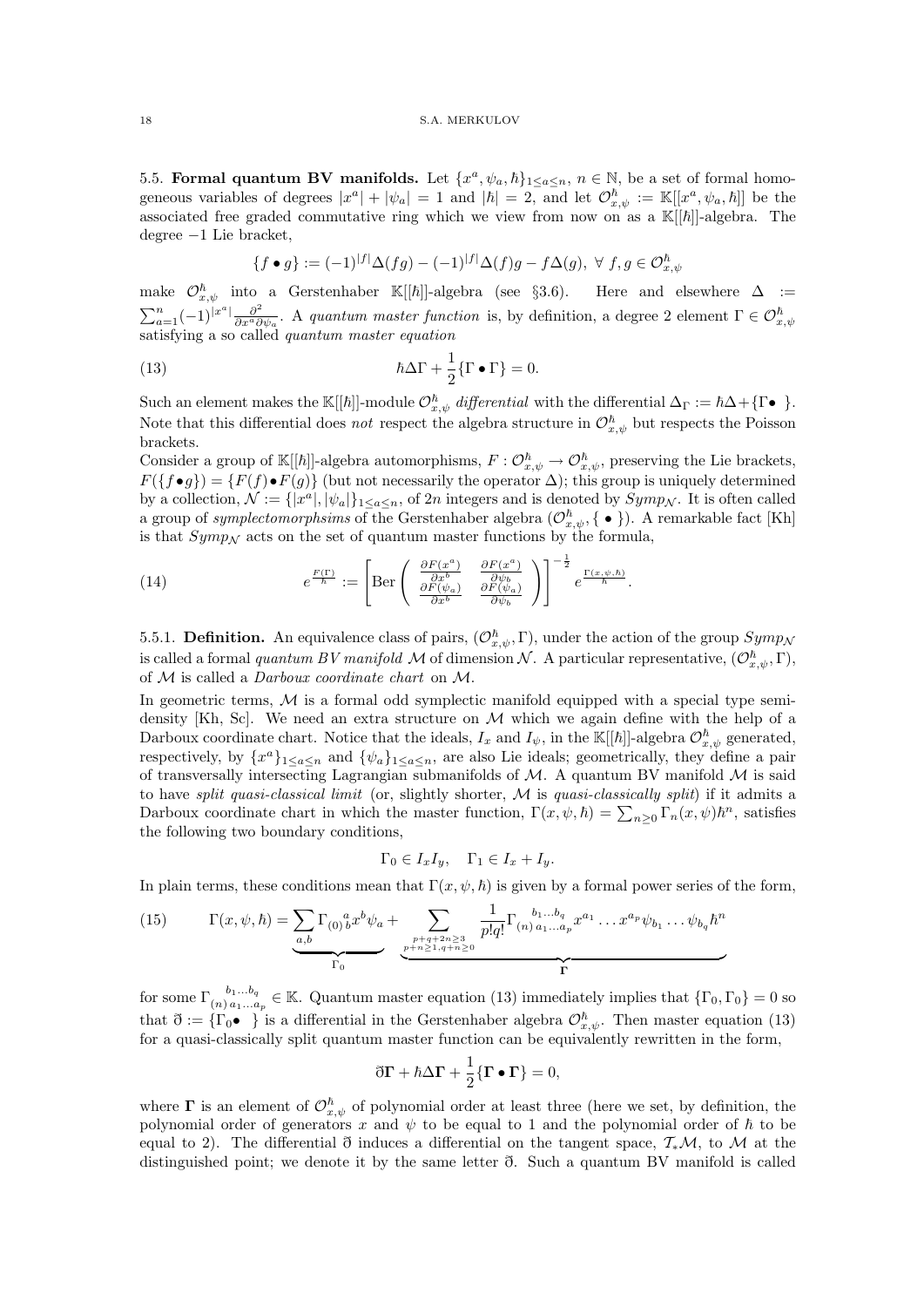minimal if  $\eth = 0$  and *contractible* if there exists a Darboux coordinate chart in which  $\Gamma = 0$  (i.e.  $\Gamma = \delta$ ) and the tangent complex  $(\mathcal{T}_*, \mathcal{M}, \delta)$  is acyclic (cf. §3.2.4).

An important class of so called  $BF$  field theories (see, e.g., [CaRo] and references cited there) have associated quantum BV manifolds which do satisfy the split quasi-classical limit condition.

5.5.2. Proposition. For any dq vector space  $V$ , there is a one-to-one correspondence between representations,  $ULie^1B_{\infty} \to End_V$ , and structures of formal quasi-classically split quantum BV manifold on  $\mathcal{M}_{V \oplus V^{*}[1]}$ , the formal manifold associated to  $V \oplus V^{*}[1]$ .

5.6. Morphisms of quantum BV manifolds [Me7]. The above Proposition together with the Koszul duality theory approach to the homotopy transfer outlined in §5.3 provide us with highly non-trivial formulae for constructing quantum BV manifold structures out of dg unimodular Lie 1-bialgebras. We would like to have a category of quantum BV manifolds in which such homotopy transfer formulae can be interpreted as morphisms. This can be achieved via the following

5.6.1. **Definitions.** (i) A morphism of quantum BV manifolds,  $F : \mathcal{M} \to \hat{\mathcal{M}}$ , is, by definition, a morphism of dg  $\mathbb{K}[[\hbar]]$ -modules,

$$
F:\left(\mathcal{O}_{\hat{\mathcal{M}}} \simeq \mathcal{O}_{\hat{x},\hat{\psi}}^{\hbar},\Delta_{\hat{\Gamma}}\right) \longrightarrow \left(\mathcal{O}_{\mathcal{M}} \simeq \mathcal{O}_{x,\psi}^{\hbar},\Delta_{\Gamma}\right),\,
$$

reducing in the classical limit  $\hbar \to 0$  to a morphism of algebras,  $F|_{\hbar=0} : \mathcal{O}_{\hat{x}, \hat{\psi}} \to \mathcal{O}_{x, \psi}$  preserving the ideals,  $F|_{\hbar=0}(\langle \hat{x} \rangle) \subset \langle x \rangle$  and  $F|_{\hbar=0}(\langle \hat{\psi} \rangle) \subset \langle \psi \rangle$ , of the distinguished Lagrangian submanifolds in  $\mathcal{M}|_{\hbar=0}$  and  $\mathcal{M}|_{\hbar=0}$ .

(ii) If  $F : \mathcal{M} \to \hat{\mathcal{M}}$  is a morphism of quantum BV manifolds, then  $dF|_{\hbar=0}$  induces in fact a morphism of dg vector spaces,  $(\mathcal{T}_*\mathcal{M}, \mathfrak{F}) \to (\mathcal{T}_*\mathcal{M}, \mathfrak{F})$ ; F is called a quasi-isomorphism if the latter map induces an isomorphism of the associated cohomology groups.

5.6.2. Theorem [Me7]. Every quantum quasi-classically split BV manifold is isomorphic to a product of a minimal one and of a contractible one. In particular, every such a manifold is quasiisomorphic to a minimal one.

5.7. Homotopy transfer of quantum BV-structures via Feynman integral. Homotopy transfer formulae of  $\mathcal{P}_{\infty}$ -structures given by Koszul duality theory are given by sums of decorated graphs which resemble Feynman diagrams in quantum field theory. This resemblance was made a rigorous fact in [Mn] for the case of the wheeled operad of unimodular Lie algebras (see §3.3).

Given any complex  $V$  and a dg Lie 1-bialgebra structure on  $V$  with degree 0 Lie cobrackets  $\Delta^{Colie}: V \to \wedge^2 V$  and degree 1 Lie brackets  $\lceil \bullet \rceil : \odot^2 V \to V[1]$ , the associated by Koszul duality theory homotopy formulae transfer this rather trivial quantum BV manifold structure on V to a highly non-trivial quantum master function on its cohomology  $H(V)$ ; the same formulae can also be described [Me7] by a standard Batalin-Vilkovisky quantization [BaVi] of a BF-type field theory on the space  $V \oplus V^*[1]$  with the action given by,

$$
S: V \oplus V^*[1] \longrightarrow \mathbb{K}
$$
  

$$
p \oplus \omega \longrightarrow S(p,\omega) := \langle p, d\omega \rangle + \frac{1}{2} \langle p, [\omega, \omega] \rangle + \frac{1}{2} \langle [p \bullet p], \omega \rangle,
$$

where  $\langle , \rangle$  stands for the natural pairing, and  $[ , ] : \odot^2(V^*[1]) \rightarrow V^*[2]$  for the dualization of  $\Delta^{Colie}$ . Thus at least in some cases the Koszul duality technique for homotopy transfer of  $\infty$ structures is identical to the Feynman diagram technique in theoretical physics. The beauty of the latter lies in its combinatorial simplicity (due to the Wick theorem), while the power of the former lies in its generality: the Koszul duality theory applies to any (non-commutative case including) quadratic G-algebras.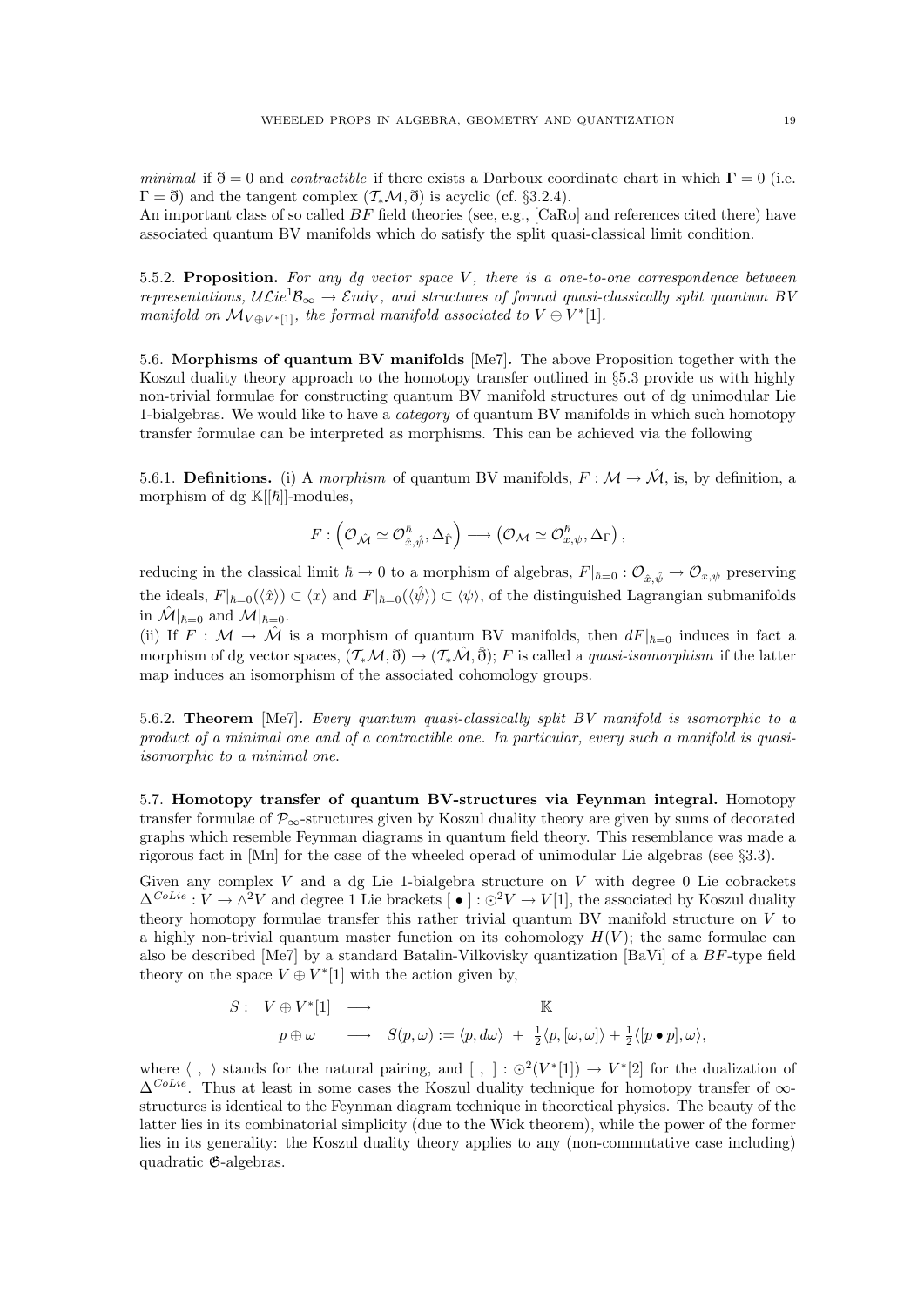### **REFERENCES**

- [BaVi] I. Batalin and G. Vilkovisky, Gauge algebra and quantization, Phys. Lett. B 102 (1981), 27.
- [CaRo] A. Cattaneo and C. Rossi, Higher-dimensional BF theories in the Batalin-Vilkovisky formalism: the BV action and generalized Wilson loops, Commun. Math. Phys. 221 (2001), 591-657.
- [ChLi] F. Chapoton and M. Livernet, Pre-Lie algebras and the rooted trees operad, Internat. Math. Res. Notices, 8 (2001), 395408.
- [DoKh] V. Dotsenko and A. Khoroshkin, Character formulas for the operad of two compatible brackets and for the bihamiltonian operad. Funktsional. Anal. i Prilozhen., 41(1) (2007) 117.
- [Dr] V. Drinfeld, On some unsolved problems in quantum group theory. In: Lecture Notes in Math., Springer, 1510 (1992), 1-8.
- [Ga] W.L. Gan, Koszul duality for dioperads, Math. Res. Lett. 10 (2003), 109-124.
- [GeJo] E. Getzler and J.D.S. Jones, Operads, homotopy algebra, and iterated integrals for double loop spaces, preprint hep-th/9403055.
- [GiKa] V. Ginzburg and M. Kapranov, Koszul duality for operads, Duke Math. J. 76 (1994) 203–272.
- [Gr1] J. Granåker, Unimodular  $L_{\infty}$ -algebras, preprint arXiv:0803.1763 (2008).
- $[Gr2]$  J. Granåker, Quantum BV manifolds and Lie quasi-bialgebras, to appear.
- [HeMa] C. Hertling and Yu.I. Manin, Weak Frobenius manifolds, Intern. Math. Res. Notices 6 (1999) 277-286.
- [HMT] C. Hertling, Yu. Manin and C. Teleman, An update on semisimple quantum cohomology and F-manifolds, preprint arXiv:0803.2769 (2008).
- [Ho] E. Hoffbeck, A Poincare-Birkhoff-Witt criterion for Koszul operads. Prerint arXiv:0709.2286, 2008.
- [Ka] T.V. Kadeishvili, The algebraic structure in the cohomology of  $A(\infty)$ -algebras, Soobshch. Akad. Nauk Gruzin. SSR 108 (1982), 249-252.
- [Kh] H. Khudaverdian, Semidensities on odd symplectic supermanifolds, Commun. Math. Phys. 247 (2004), 353390.
- [Ko1] M. Kontsevich, unpublished (but see [MaVo]).
- [Ko2] M. Kontsevich, Deformation quantization of Poisson manifolds, Lett. Math. Phys. 66 (2003), 157-216.
- [KoSo] M. Kontsevich and Y. Soibelman, Deformations of algebras over operads and the Deligne conjecture, Conférence Moshé Flato 1999, Vol. I (Dijon), pp. 255–307, Kluwer Acad. Publ. (Dordrech), 2000.
- [MMS] M. Markl, S. Merkulov and S. Shadrin, Wheeled props and the master equation, preprint math.AG/0610683, J. Pure and Appl. Algebra 213 (2009), 496-535.
- [MaVo] M. Markl and A.A. Voronov, PROPped up graph cohomology (math.QA/0307081). In: "Algebra, Arithmetic and Geometry - Manin Festschrift" (eds. Yu. Tschinkel and Yu. Zarhin), Progress in Mathematics, Birkhaüser (2008).
- [May] J.P. May. The Geometry of Iterated Loop Spaces, volume 271 of Lecture Notes in Mathematics. Springer-Verlag, New York, 1972.
- [Mc] S. McLane, Categorical algebra, Bull. Amer. Math. Soc. 71 (1965), 40-106.
- [Me1] S.A. Merkulov, Strong homotopy algebras of a Kähler manifold,
- [Me2] S.A. Merkulov, *Operads, deformation theory and F-manifolds*, math.AG/0210478. In: Frobenius manifolds ( Festschrift for Yu.I. Manin), 213–251, Aspects Math., E36, Vieweg, Wiesbaden, 2004.
- [Me3] S.A. Merkulov, Prop profile of Poisson geometry, preprint math.DG/0401034, Commun. Math. Phys. 262 (2006), 117-135.
- [Me4] S.A. Merkulov, Nijenhuis infinity and contractible dg manifolds, math.AG/0403244, Compositio Mathematica 141 (2005), 1238-1254.
- [Me5] S.A. Merkulov, Graph complexes with loops and wheels (preprint math.QA/0412257). In: "Algebra, Arithmetic and Geometry - Manin Festschrift" (eds. Yu. Tschinkel and Yu. Zarhin), Progress in Mathematics, Birkhaüser (2008).
- [Me6] S.A. Merkulov, Lectures on props, Poisson geometry and deformation quantization. In: Poisson Geometry in Mathematics and Physics, Contemporary Mathematics vol. 450, AMS (2008), 223-257.
- [Me7] S.A. Merkulov, Wheeled pro(p)file of the Batalin-Vilkovisky formalism, preprint arXiv:0804.2481 (2008).
- [MeVa] S.A. Merkulov and B. Vallette, Deformation theory of representations of prop(erad)s, (preprint arXiv:0707.0889). To appear in Crelle.
- [Mn] P. Mnev, On simplicial BF theory, Dokl. Akad. Nauk 418 (2008), 308-312.
- [Pe] R. Penrose, Applications of negative dimensional tensors. In: Combinatorial Mathematics and its Applications (Proc. Conf., Oxford, 1969) pp. 221–244 Academic Press, London.
- [Sc] A. Schwarz, Geometry of Batalin-Vilkovisky quantization, Commun. Math. Phys. 155 (1993), 249-260.
- [Sta] J.D. Stasheff, On the homotopy associativity of H-spaces, I II, Trans. Amer. Math. Soc. 108 (1963), 272-292 & 293-312.
- [Str1] H. Strohmayer, Operad profiles of Nijenhuis structures (preprint arXiv:0809.2279). To appear in Differential Geometry and Applications.
- [Str2] H. Strohmayer, Prop profile of bi-Hamiltonian structures (preprint arXiv:0804.0596). To appear in Journal of Nocommutative Geometry.
- [Va1] B. Vallette, A Koszul duality for props, Trans. AMS, 359 (2007), 4865-4943.
- [Va2] B. Vallette, Homology of generalized partition posets, J. Pure Appl. Algebra, 208(2):699725, 2007.
- [vdL] P. van der Laan, Operads up to homotopy and deformations of operad maps, math.QA/0208041.
- [We] A. Weinstein, The modular automorphism group of a Poisson Manifold, Journal of Geometry and Physics,